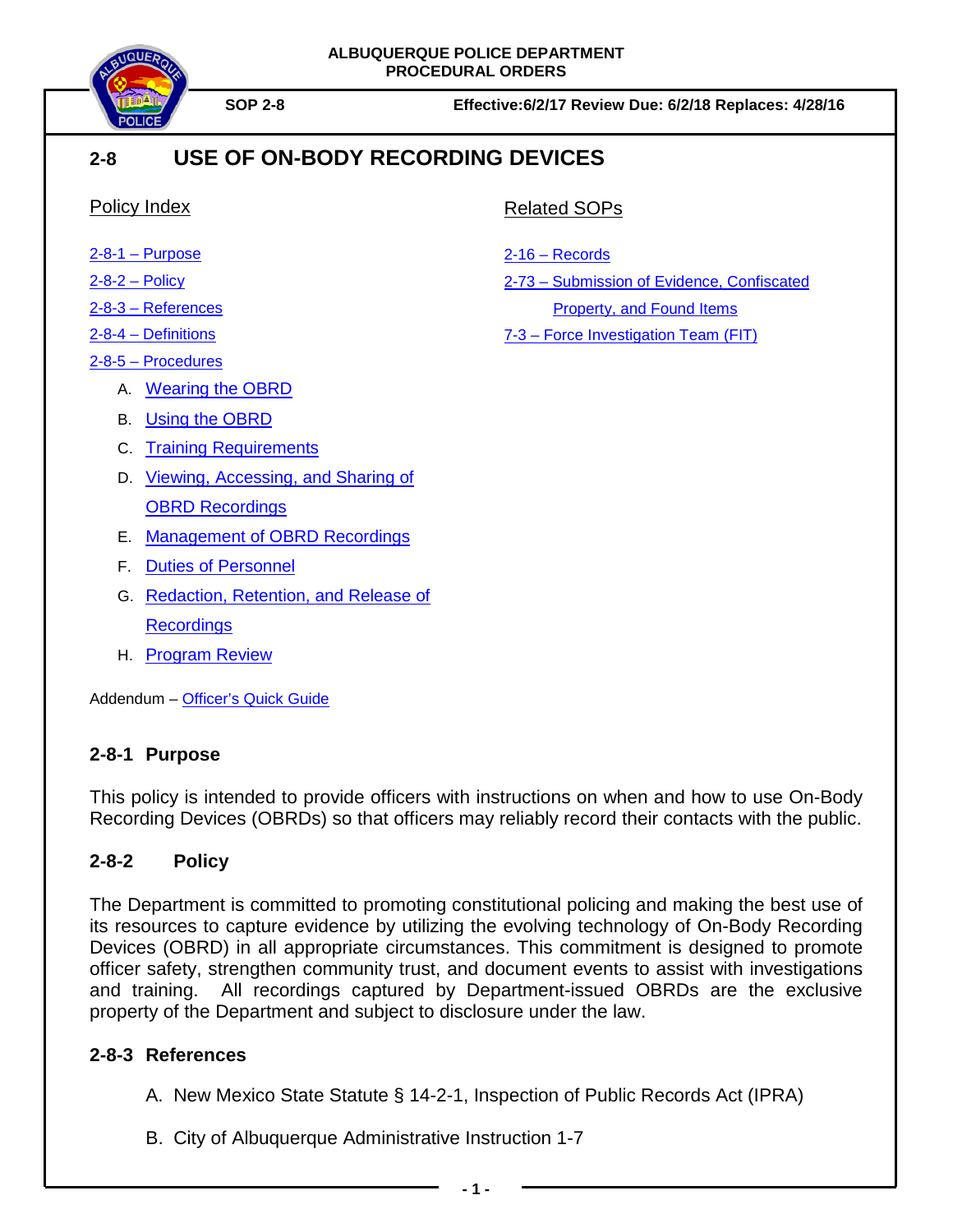#### **ALBUQUERQUE POLICE DEPARTMENT PROCEDURAL ORDERS**



**SOP 2-8 Effective:6/2/17 Review Due: 6/2/18 Replaces: 4/28/16**

### <span id="page-1-0"></span>**2-8-4 Definitions**

A. Directed Action

Any overt action focused on the subject or structure that may evoke a response.

B. Evidence

Recordings that contain content known at the time of the recording to be associated with criminal activity, which are then assigned a case number and are annotated as evidence in the property section of the report by the submitting Department personnel.

C. On-Body Recording Device (OBRD)

A recording device issued by the Department that is affixed to the body.

D. Uniformed Department Personnel

Department personnel who wear a Department-authorized uniform which displays a Department patch.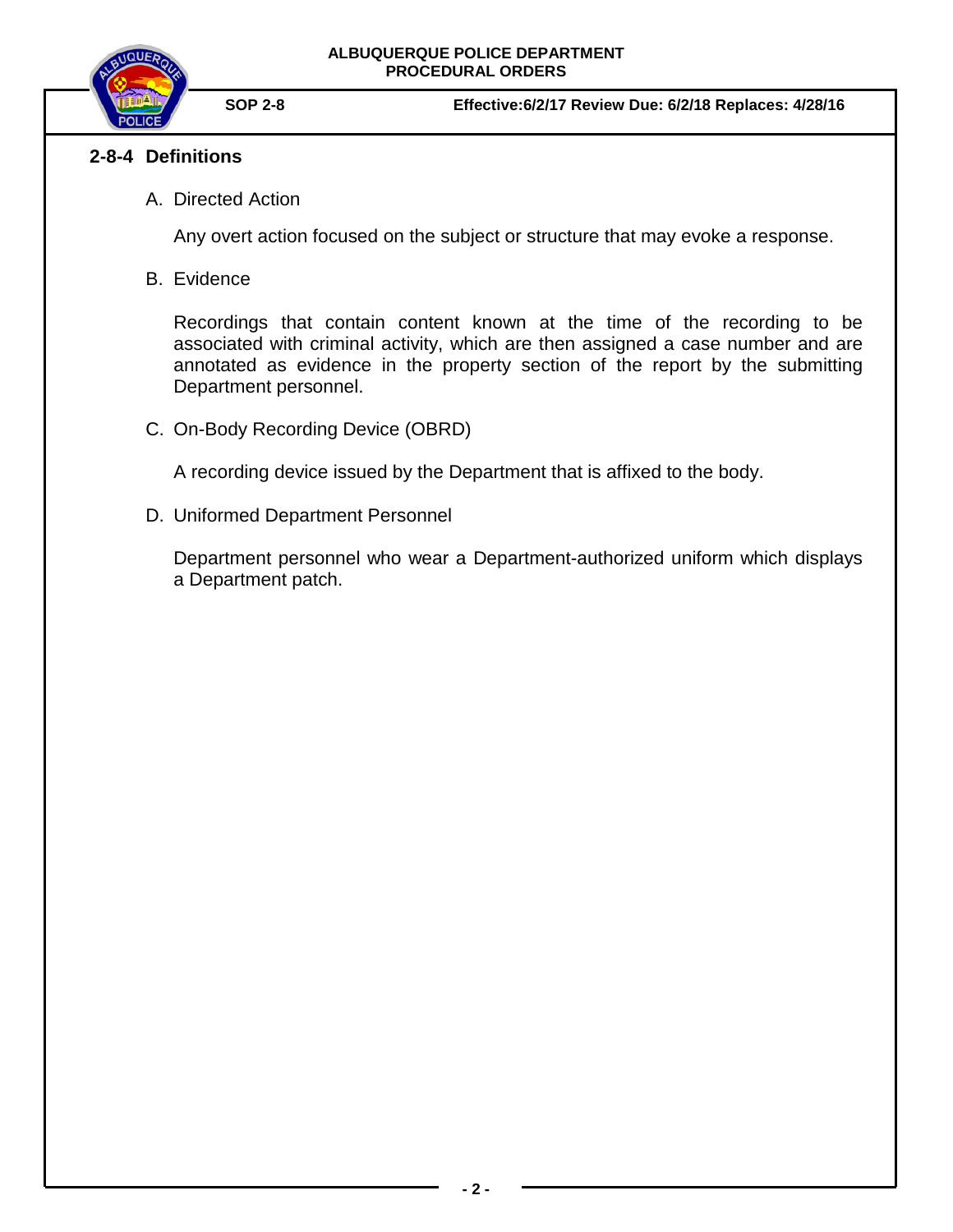

<span id="page-2-1"></span>**7**

**SOP 2-8 Effective:6/2/17 Review Due: 6/2/18 Replaces: 4/28/16**

### **2-8-5 Procedures**

### <span id="page-2-0"></span>A. Wearing the OBRD

- 1. All uniformed Department personnel (except crossing guards) will wear Department-issued OBRDs while on duty or performing law enforcement activities. Investigations sworn personnel, Area Command Investigations Unit sworn personnel, and other non-uniformed Department personnel are not required to wear OBRDs during routine administrative duties, such as working at a desk, attending meetings, and providing testimony. However, while working in a law enforcement capacity, those non-uniformed personnel shall wear their OBRD and comply with this policy.
- 2. Department personnel shall use only Department-issued OBRD, not personallyowned OBRD, while functioning within the scope of their duties.
- 3. Uniformed and non-uniformed Department personnel shall position their OBRD forward facing, worn openly in a prominent location, and affixed at the belt level or above in a position and manner consistent with the manufacturer's recommendations. The OBRD should be placed on the officer's body to maximize the camera's ability to capture an incident. Certain exceptions may be made for on-duty plain clothes officers, to be determined by their supervisor.
- 4. Department personnel wearing OBRDs shall keep the OBRD in the buffer/prerecord mode, if equipped with this function, unless performing routine administrative duties within a government facility.
- <span id="page-2-2"></span>B. Using the OBRD

**6-7**

**N/A**

**N/A**

**6-7**

- 1. Department personnel shall activate OBRDs only in conjunction with official law enforcement duties.
- 2. It is recommended that officers inform individuals they are being recorded during their initial contact; however, they are not mandated to do so.
- 3. Department personnel shall inform arrestees that they will be recorded, unless informing them would be unsafe, impractical, or impossible.
- 4. Department personnel who are not involved in direct interactions with witnesses, victims, or suspects and who are performing duties, including but not limited to scene security, supervision, guard duty, or holding a perimeter, shall not be required to record these activities.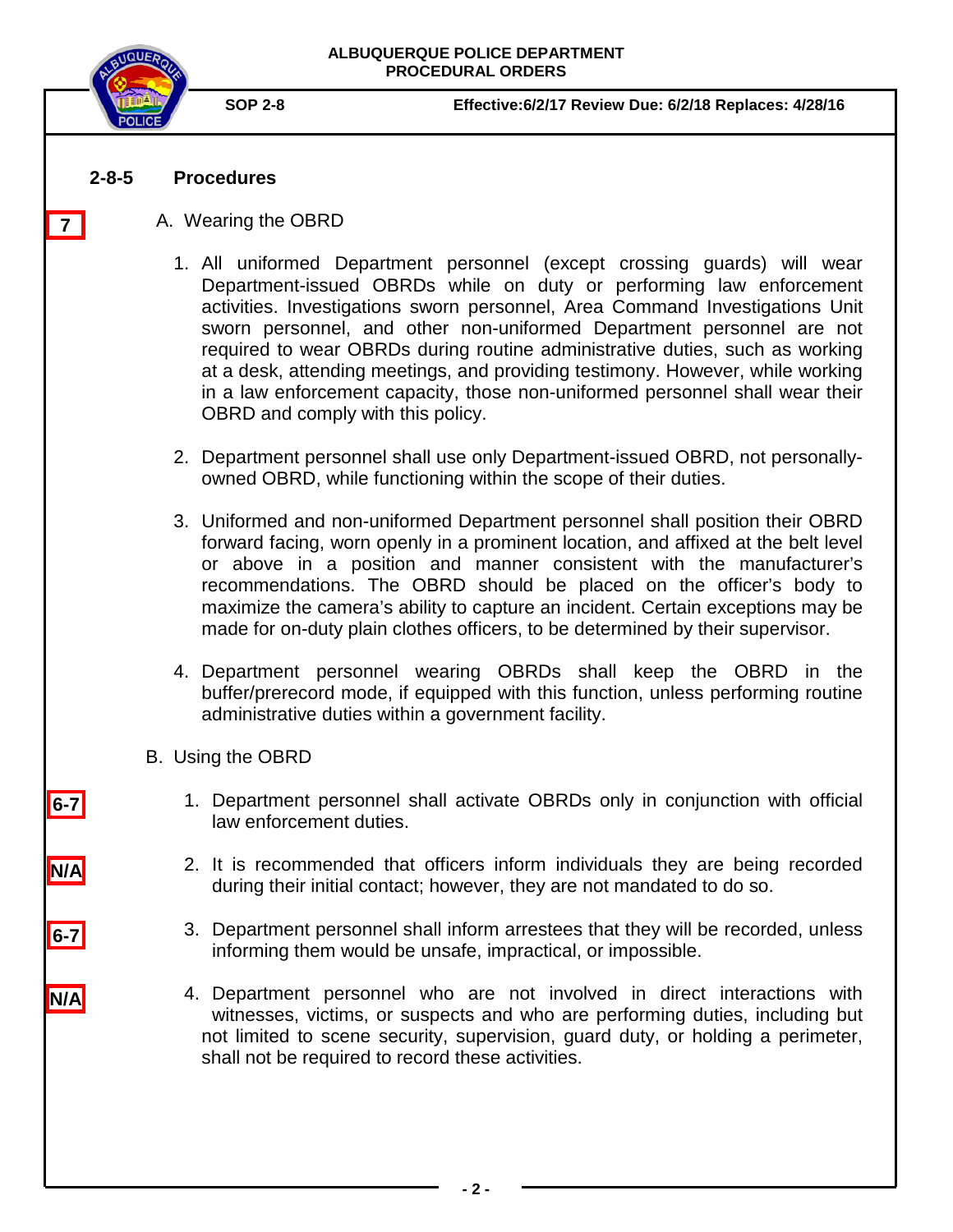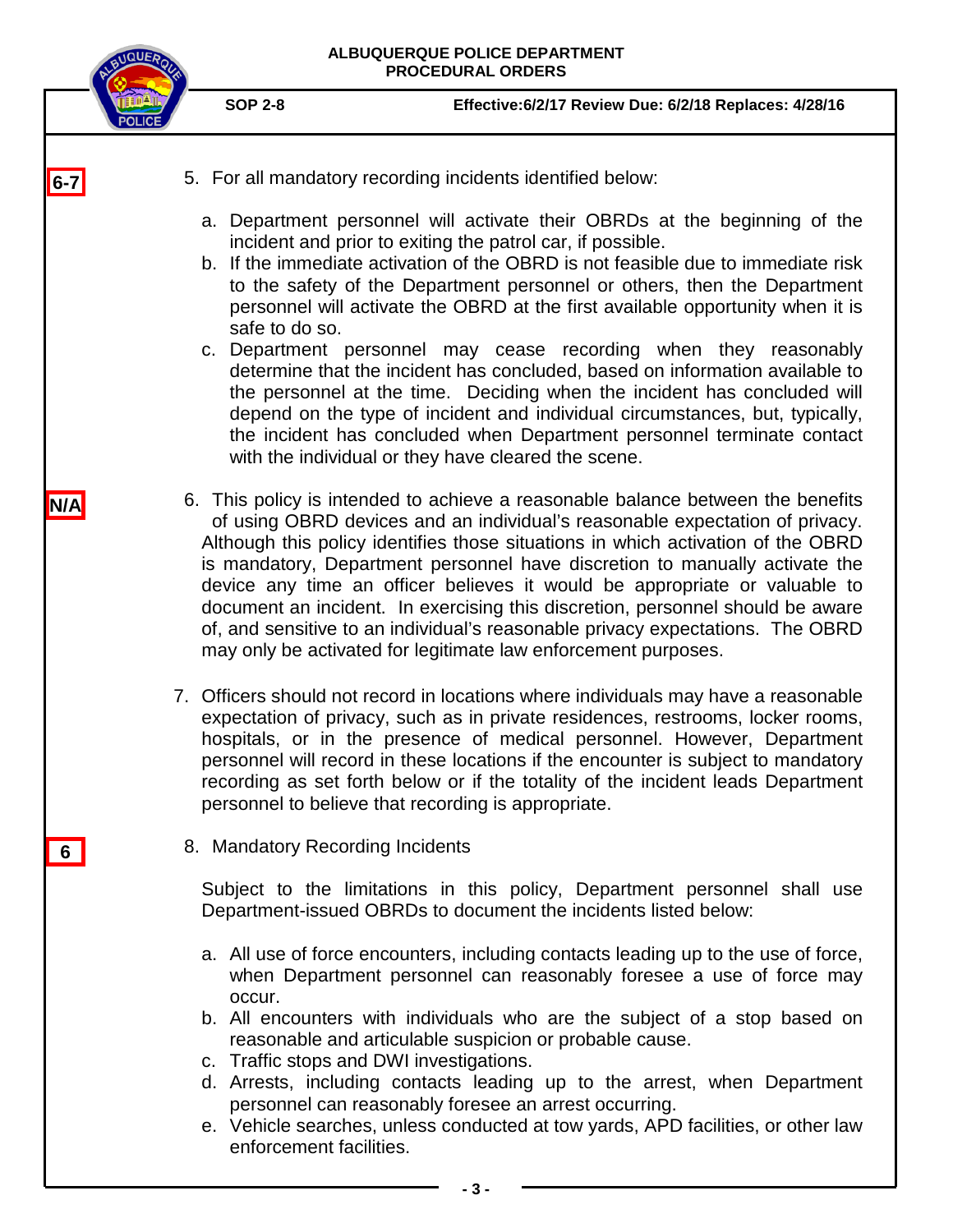# **ALBUQUERQUE POLICE DEPARTMENT**

**MOUR** 

|         | <b>PROCEDURAL ORDERS</b>                                                                                                                                                                                                                                                                                                                                                                                                                                                                                                                                                                                                                                                                                                                                                                                                                                                                                                                                                                                                                               |
|---------|--------------------------------------------------------------------------------------------------------------------------------------------------------------------------------------------------------------------------------------------------------------------------------------------------------------------------------------------------------------------------------------------------------------------------------------------------------------------------------------------------------------------------------------------------------------------------------------------------------------------------------------------------------------------------------------------------------------------------------------------------------------------------------------------------------------------------------------------------------------------------------------------------------------------------------------------------------------------------------------------------------------------------------------------------------|
|         | <b>SOP 2-8</b><br>Effective: 6/2/17 Review Due: 6/2/18 Replaces: 4/28/16                                                                                                                                                                                                                                                                                                                                                                                                                                                                                                                                                                                                                                                                                                                                                                                                                                                                                                                                                                               |
|         | f. Search warrants of structures from the time of entry until the location has<br>been secured.<br>g. Emergency evaluations (i.e. pickup orders)<br>h. Contacts with subjects who (1) are not complying with officers' commands;<br>(2) appear to pose a current threat to themselves or others; or (3) are known<br>to the officer to have a history of being a threat to themselves or others<br>based on either personal knowledge or notification from an APD resource.<br>Any other legitimate law enforcement contact where the Department<br>i.<br>personnel believe that recording an incident would be appropriate or<br>valuable. In these contacts, the Department personnel shall balance the law<br>enforcement objectives and need to record against the individual's<br>expectation of privacy, particularly with respect to sensitive victims.                                                                                                                                                                                         |
| $6 - 7$ | 9. Non-recording incidents                                                                                                                                                                                                                                                                                                                                                                                                                                                                                                                                                                                                                                                                                                                                                                                                                                                                                                                                                                                                                             |
|         | Department personnel shall not use OBRDs to document in these<br>circumstances:                                                                                                                                                                                                                                                                                                                                                                                                                                                                                                                                                                                                                                                                                                                                                                                                                                                                                                                                                                        |
|         | a. Encounters with undercover Department personnel or confidential<br>informants.<br>b. Personal activities or private conversations of Department personnel that do<br>not involve calls for service or contact with individuals.<br>c. Conversations between Department personnel if parties are unaware that it<br>will be recorded, except in undercover investigations of Department<br>personnel involved in alleged criminal conduct.<br>d. Conversations between Department personnel that involve case strategy or<br>tactics.<br>e. DWI checkpoints, unless a driver is confrontational with Department<br>personnel, refuses to stop, refuses to roll down the window, and/or produces<br>any type of information visually or verbally that indicates he or she will not<br>willingly comply with Department personnel's lawful commands.<br>f. Locations where recording is prohibited by law, unless permission is<br>obtained to record, such as in the FBI building or restricted areas in<br>Department of Energy research facilities. |
|         | 10. If Department personnel inadvertently record any of the encounters listed<br>above in nonrecording incidents, they must first contact their immediate<br>supervisor. Then they may follow the redaction procedures listed below. The<br>original video recording cannot be altered.                                                                                                                                                                                                                                                                                                                                                                                                                                                                                                                                                                                                                                                                                                                                                                |
| N/A     | 11. Individuals may request that an officer stop recording them. Department<br>personnel shall not stop recording in response to an individual's request if the<br>recording is required by this policy or if the Department personnel deem that<br>continued recording is necessary. If the recording is not mandatory, the<br>Department personnel may evaluate the situation and, when appropriate, may<br>honor the individual's request.                                                                                                                                                                                                                                                                                                                                                                                                                                                                                                                                                                                                          |
|         |                                                                                                                                                                                                                                                                                                                                                                                                                                                                                                                                                                                                                                                                                                                                                                                                                                                                                                                                                                                                                                                        |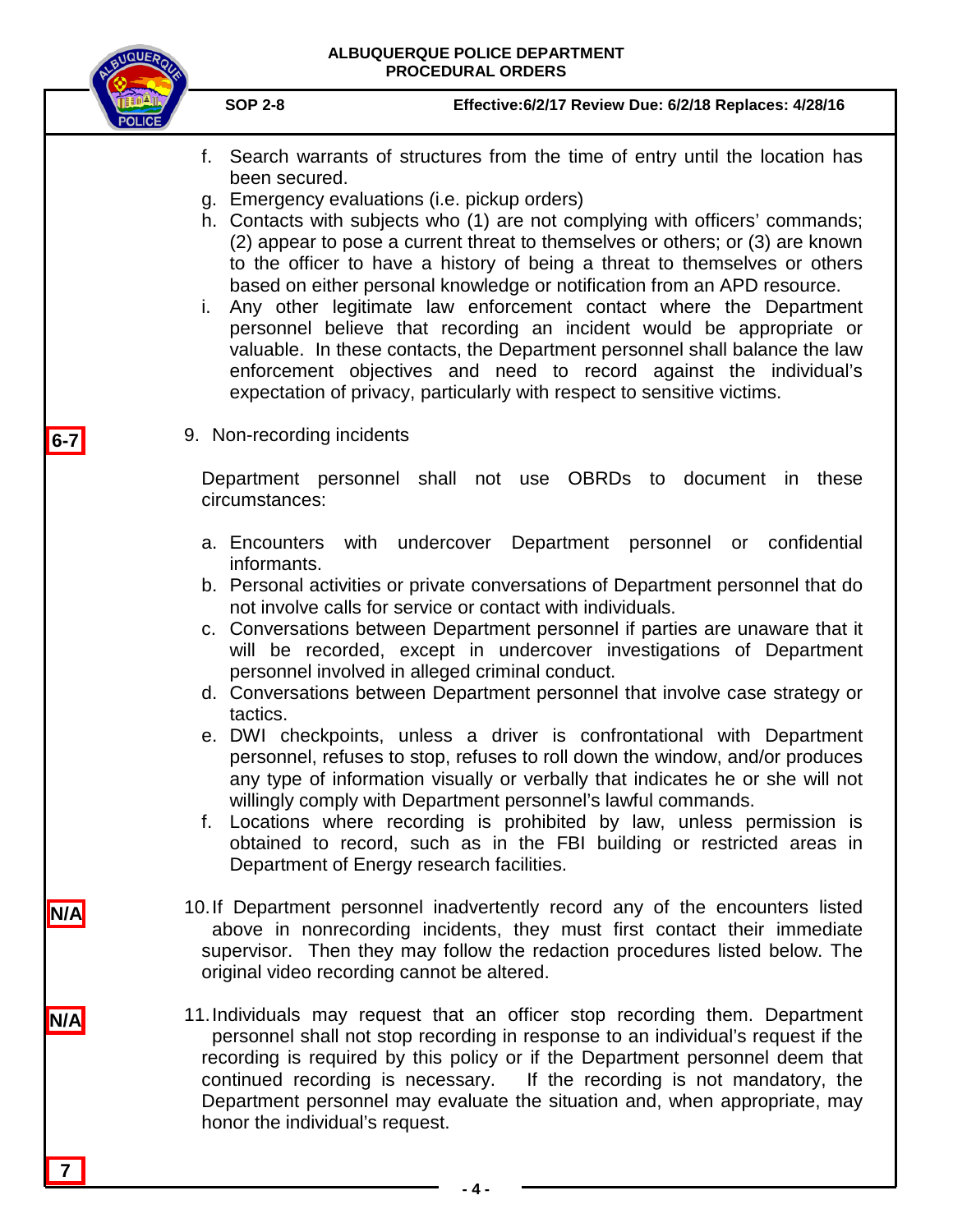<span id="page-5-1"></span><span id="page-5-0"></span>

|                | ALBUQUERQUE POLICE DEPARTMENT<br><b>PROCEDURAL ORDERS</b>    |                                                                                                                                                                                                                                                                                                                                      |  |  |
|----------------|--------------------------------------------------------------|--------------------------------------------------------------------------------------------------------------------------------------------------------------------------------------------------------------------------------------------------------------------------------------------------------------------------------------|--|--|
|                | <b>SOP 2-8</b>                                               | Effective: 6/2/17 Review Due: 6/2/18 Replaces: 4/28/16                                                                                                                                                                                                                                                                               |  |  |
| N/A            | the CAD system or a report.<br>planning and decision-making. | 12. The individual's request to stop recording should be documented with the<br>OBRD. In the event that it is not reasonably possible to record the individual's<br>request with the OBRD, Department personnel shall document the request via<br>13. During tactical activations, tactical units may turn off their OBRDs during    |  |  |
|                | from the subject.                                            | Due to the extended duration of tactical activations and in order to conserve<br>battery life, tactical units may turn off their OBRDs when not conducting<br>directed action, based on the information available to the officer at that time.<br>OBRDs shall be activated during directed action, which may elicit a response       |  |  |
| $\overline{7}$ | C. Training Requirements                                     |                                                                                                                                                                                                                                                                                                                                      |  |  |
|                |                                                              | All Department personnel who are authorized to use OBRDs must complete mandatory<br>training to familiarize themselves with the devices and with Departmental<br>procedures prior to using them. Department personnel shall receive periodic<br>refresher training on updated technology, policies, and the benefits of the devices. |  |  |
| $5 - 6$        |                                                              | D. Viewing, Accessing, and Sharing OBRD Recordings                                                                                                                                                                                                                                                                                   |  |  |
|                | appropriate to their rank and duties.                        | 1. Department personnel will be assigned access to the digital storage application                                                                                                                                                                                                                                                   |  |  |
|                | 3 - Force Investigation Team (FIT).                          | 2. Department personnel may review their own OBRD recordings to assist quality<br>and accuracy in their reports and for investigatory interviews. For specific<br>procedures involving an officer-involved shooting, see the guidelines in SOP 7-                                                                                    |  |  |
|                | administrative review purposes.                              | 3. Department personnel may view, download, redact, and share OBRD<br>recordings only for legitimate law enforcement purposes and for authorized                                                                                                                                                                                     |  |  |
|                | Property, and Found Items.                                   | 4. Department personnel will not delete OBRD recordings unless deletion is<br>consistent with this policy and SOP 2-73 - Submission of Evidence, Confiscated                                                                                                                                                                         |  |  |
|                |                                                              | 5. All recordings shall be shared digitally via the Department's digital storage<br>application unless otherwise approved by the Department.                                                                                                                                                                                         |  |  |
| 7              | E. Management of OBRD Recordings                             |                                                                                                                                                                                                                                                                                                                                      |  |  |
|                | shift.                                                       | 1. All Department personnel shall upload recordings to the Department's digital<br>storage application prior to the end of the Department personnel's subsequent                                                                                                                                                                     |  |  |
|                |                                                              |                                                                                                                                                                                                                                                                                                                                      |  |  |

<span id="page-5-2"></span>**- 5 -**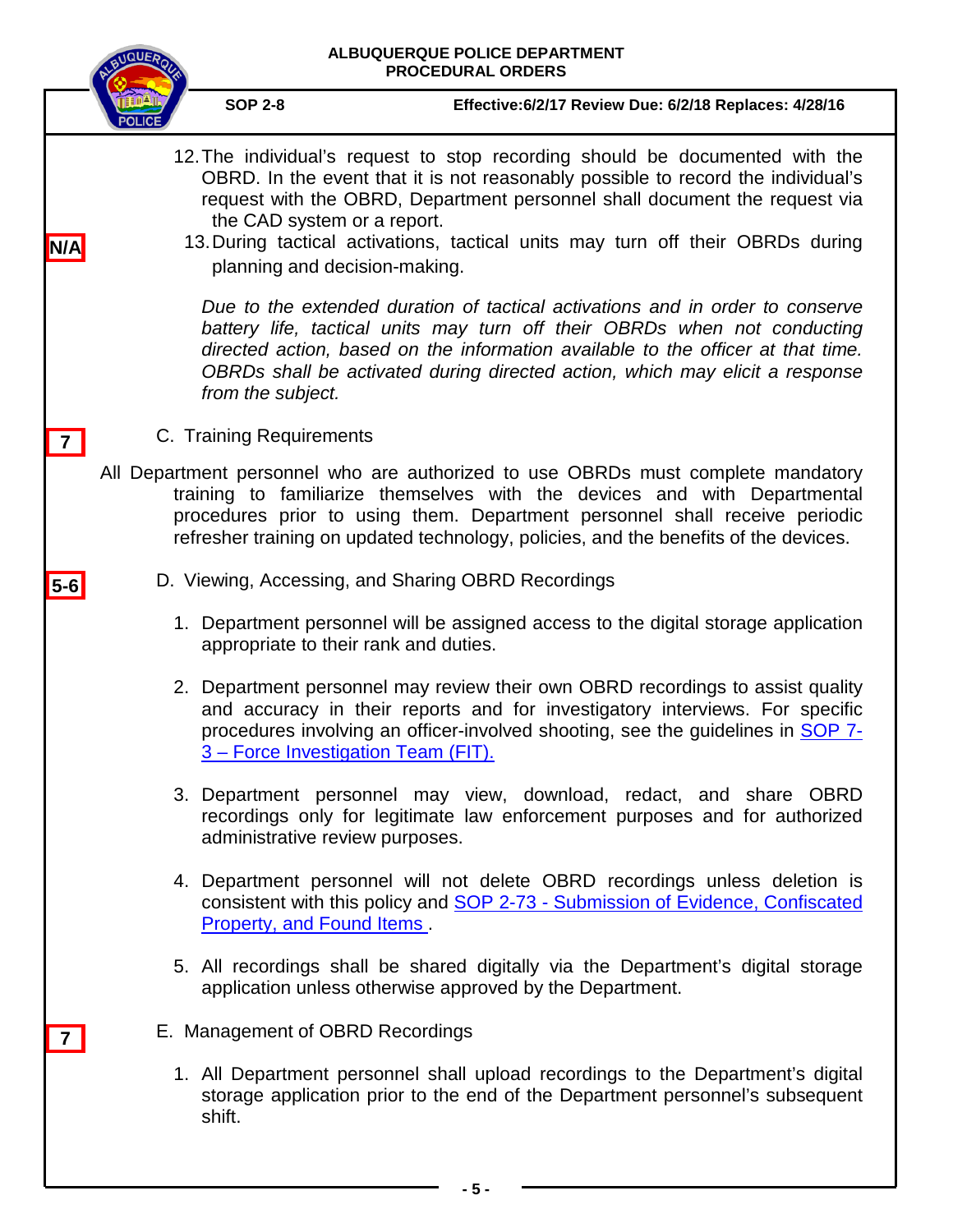#### **ALBUQUERQUE POLICE DEPARTMENT PROCEDURAL ORDERS**



**SOP 2-8 Effective:6/2/17 Review Due: 6/2/18 Replaces: 4/28/16**

- 2. In the event the uploading of recordings extends beyond the subsequent scheduled shift, immediate supervisors may authorize overtime or compensatory time and shall notify the watch commander of this via email.
- 3. Department personnel shall ensure that recordings are properly categorized and accessible. Recordings shall be classified according to (1) type of incident or event captured in the footage, (2) date, (3) time, and (4) Department personnel.
- 4. Department personnel, including both primary and back-up officers, shall submit all digital media recorded in accordance with this policy and defined as evidence, in the following manner:
	- a. Enter the case number in the following format: For *'AP151234567,'* enter as *'15-1234567.'*
	- b. Choose a category from the presented list.
	- c. Make an electronic tag into the designated evidence system.
	- d. Add the entry into the property section of the report.
- 5. Department personnel shall add the "120 Day Delete" category to nonevidentiary recordings that are uploaded or imported into the Department's digital storage application.
- 6. If the initial category chosen was a mistake or if additional information justifies re-categorizing a recording, Department personnel will re-categorize recordings as appropriate.
- 7. Evidentiary recording will be maintained by APD, based on the statute of limitations or until the case is resolved.
- F. Duties of Personnel

<span id="page-6-0"></span>**6-7**

- 1. Department personnel shall take these actions regarding OBRDs:
	- a. Ensure that OBRDs assigned to them are functioning properly at the beginning and end of each shift, according to the manufacturer instructions.
		- i. Department personnel shall report immediately any improperly functioning equipment to a supervisor.
		- ii. Department personnel shall not be responsible for verified equipment failure during an incident if the OBRD had no signs of functioning improperly prior to the incident.
	- b. Articulate on an OBRD recording or in writing their reasoning for not activating their OBRD before required incidents, for not recording the entire contact, or for interrupting the recording. Department personnel shall document why a recording was not made, was interrupted, or was stopped.

**- 6 -**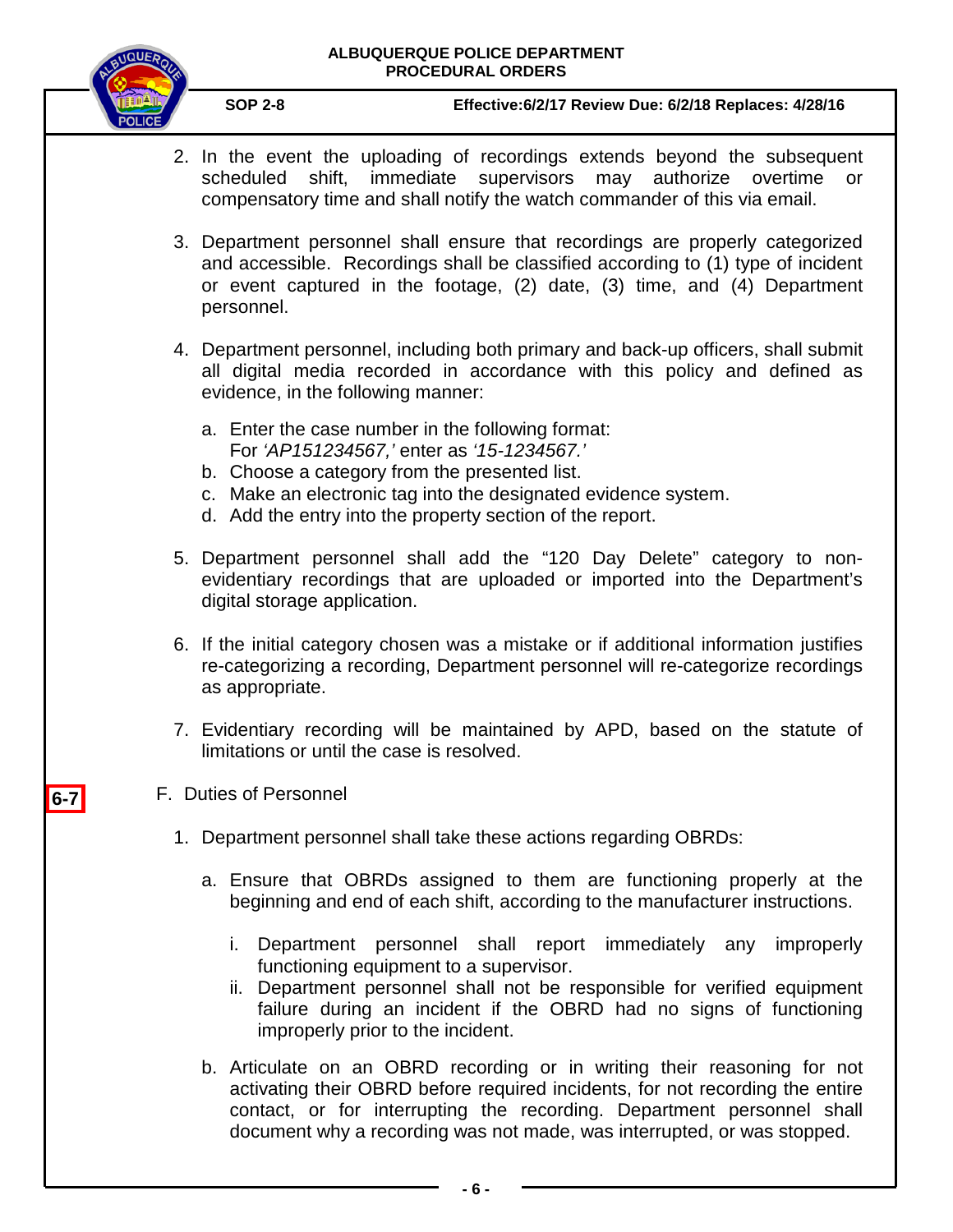

**SOP 2-8 Effective:6/2/17 Review Due: 6/2/18 Replaces: 4/28/16**

2. Supervisors

In addition to the above responsibilities, supervisors will perform these duties:

- a. Test OBRDs monthly to ensure they are in proper working order and document this on the monthly inspection report.
- b. At least on a monthly basis, ensure personnel are using the systems appropriately and in accordance with policy, and identify areas in which additional training or guidance is needed.
- c. Review complete recordings of assigned personnel listed in any misconduct complaint made to field supervisory personnel or Area Command personnel "at the scene," or later by telephone, writing, voice mail, or other method, which would not normally be assigned to Internal Affairs.
- d. Review recordings of assigned personnel involving injuries, uses of force, shows of force, or foot pursuits.
- e. Additionally review at least two videos per month of each officer under their direct supervision. Sergeants should spend approximately 7-10 minutes reviewing each video, and may advance or fast forward the video to target review of interactions that could be helpful in ongoing evaluation and supervision, as described below. Sergeants shall document the review, including what portions of a video were reviewed. Sergeants will use any feedback obtained from these reviews for the officers in their employee work plans. Sergeants shall target the follow topics in the videos they review:
	- i. constitutional policing;
	- ii. officer conduct (showing respect toward and acting professionally in dealing with the public);
	- iii. domestic violence response;
	- iv. tactics, including officer safety;
	- v. recognizing signs of person in crisis and treating them with dignity;
	- vi. initial contacts with subject(s) during calls for service including the circumstances giving rise to the encounter and legal basis for the stop;
	- vii. for encounters that end in arrest, the entire encounter from initial contact to the subject being placed in a patrol vehicle;
	- viii.interaction with subject(s) during investigative detention or pat downs for weapons;
	- ix. interaction and communication with subject(s) in crisis;
	- x. interaction with occupants during vehicle stops; and
	- xi. interaction with offenders and victims during investigative phase of call for service.
- f. Report equipment problems and seek to have equipment immediately repaired or replaced as needed. Supervisors shall be issued additional equipment in order to temporarily replace defective OBRDs.
- g. Supervisors shall refer assigned personnel for investigation if they intentionally or repeatedly fail to activate their OBRDs during incidents required to be recorded. Intentional or otherwise unjustified failure to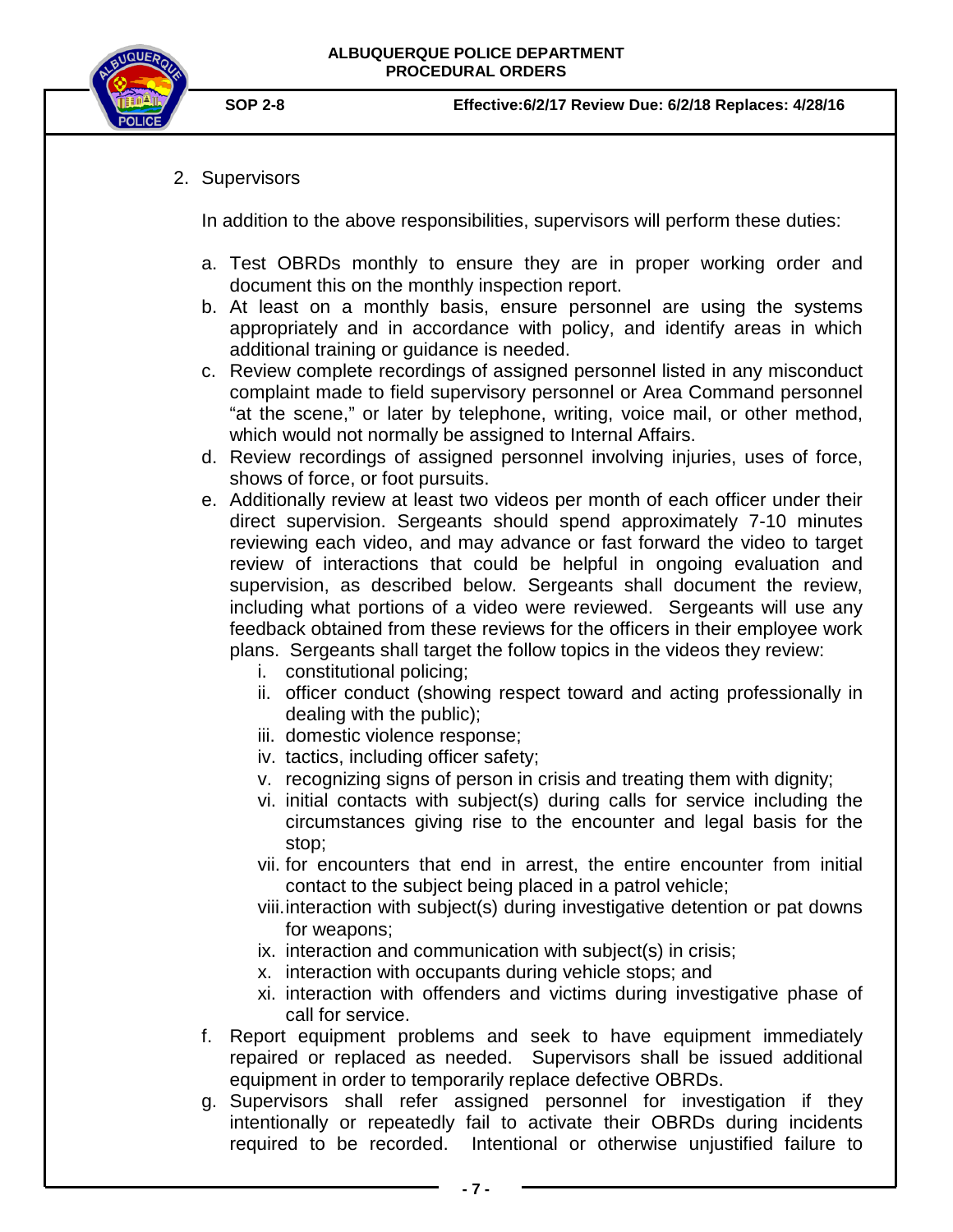<span id="page-8-0"></span>

|                | ALBUQUERQUE POLICE DEPARTMENT<br><b>PROCEDURAL ORDERS</b>                                                                                                                                                                                         |  |  |  |
|----------------|---------------------------------------------------------------------------------------------------------------------------------------------------------------------------------------------------------------------------------------------------|--|--|--|
| <b>SOP 2-8</b> | Effective: 6/2/17 Review Due: 6/2/18 Replaces: 4/28/16                                                                                                                                                                                            |  |  |  |
|                | activate an OBRD when required by APD policy shall subject the<br>Department personnel to discipline.                                                                                                                                             |  |  |  |
|                | G. Redaction, Retention, and Release of Recordings                                                                                                                                                                                                |  |  |  |
|                | 1. APD policies shall comply with all existing laws and regulations, including those<br>governing evidence collection and retention, public disclosure of information,<br>and consent. See SOP 2-16 – Records and Administrative Instruction 1-7. |  |  |  |
| disclosure.    | 2. Some or all of a recording may be redacted pursuant to applicable laws.<br>Redaction should be narrowly tailored to the appropriate legal exemption from                                                                                       |  |  |  |

- a. Only the redacted recording shall be produced to the requesting party.
- b. There may be instances where the un-redacted recording shall be provided in criminal or civil proceedings.
- c. IPRA Unit personnel will consult with the City Attorney's Office prior to redacting or exempting recordings from public inspection.
- d. Redaction does not alter the original footage in the recording.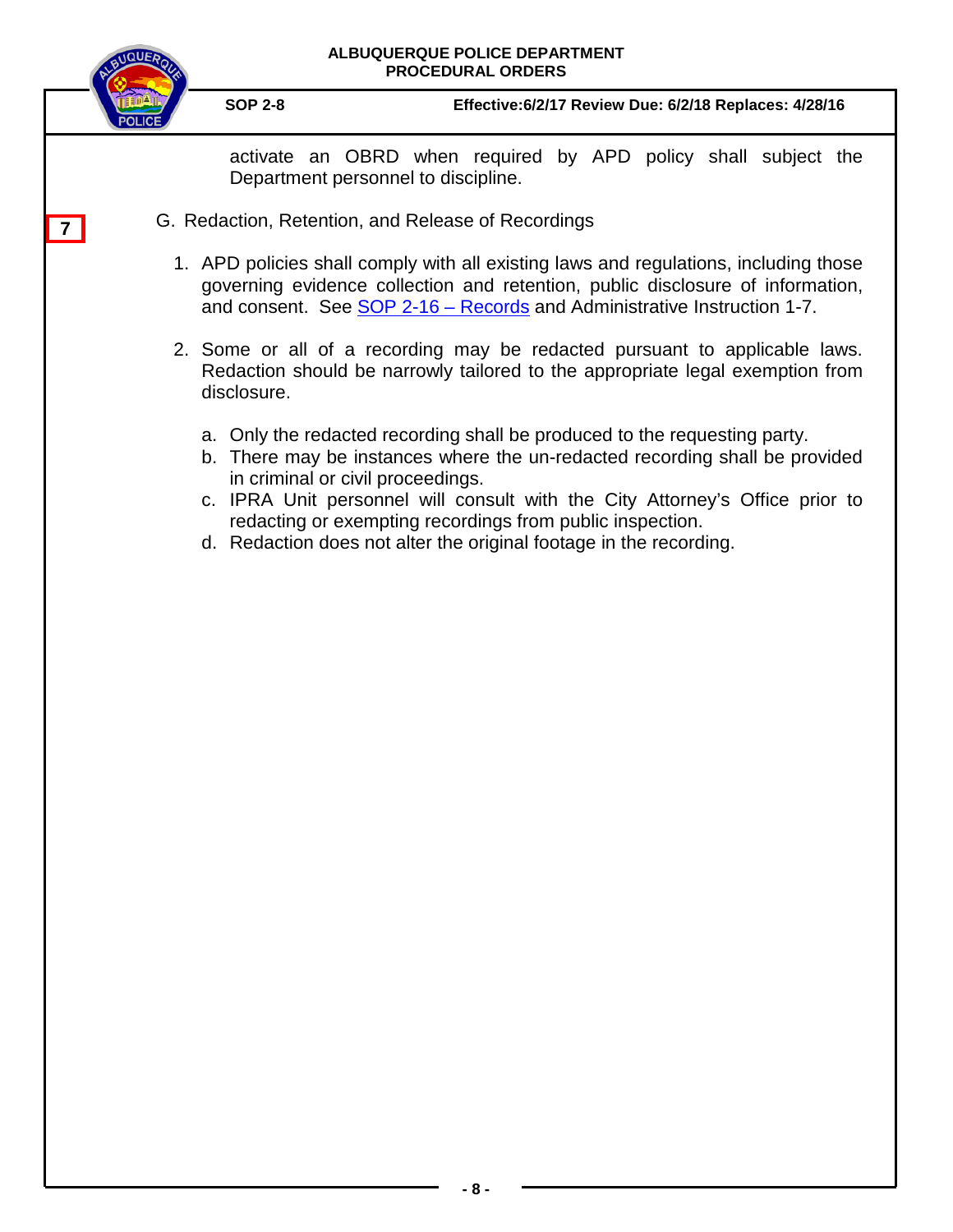

**SOP 2-8 Effective:6/2/17 Review Due: 6/2/18 Replaces: 4/28/16**

- 3. In the event Department personnel inadvertently record a non-recording incident identified above, the following redaction procedures may be followed:
	- a. Notify immediate supervisor of unintentional recording.
	- b. Review recording with the immediate supervisor to determine if it meets criteria detailed in Paragraph B(9) above.
	- c. Recordings in question shall be electronically shared by the immediate supervisor with their lieutenant or equivalent for review and approval.
	- d. If recording contains evidentiary content, only the portion that meets Paragraph B(9) shall be redacted of audio, video, or both by the lieutenant or equivalent. A detailed description stating the reason for edit shall be noted in the system for each segment of the recording that is redacted. Redactions will automatically be reflected in the audit trail.
	- e. If it is determined by the lieutenant or equivalent that the recording does not contain evidentiary content, it may be placed in the "120 Day Delete" category. A detailed description stating the reason for category change shall be noted for each recording that is changed. Descriptions will automatically be reflected in the audit trail.
- 4. Viewing and downloading OBRD recordings is for criminal investigation and prosecution, administrative investigations, or authorized administrative purposes only.
- 5. The Department shall retain and preserve non-evidentiary recordings for 120 calendar days. Deleting non-evidentiary videos after 120 calendar days does not imply that the Department personnel did not record the incident, as it is reflected in the audit trail.
- 6. The Evidence Unit shall retain and preserve evidentiary recordings for at least one year and in accordance with state law and this policy.
- H. Program Review

<span id="page-9-1"></span>This policy will be assigned a review date and will be reviewed on a regular basis.

*Space left intentionally blank*

<span id="page-9-0"></span>**N/A**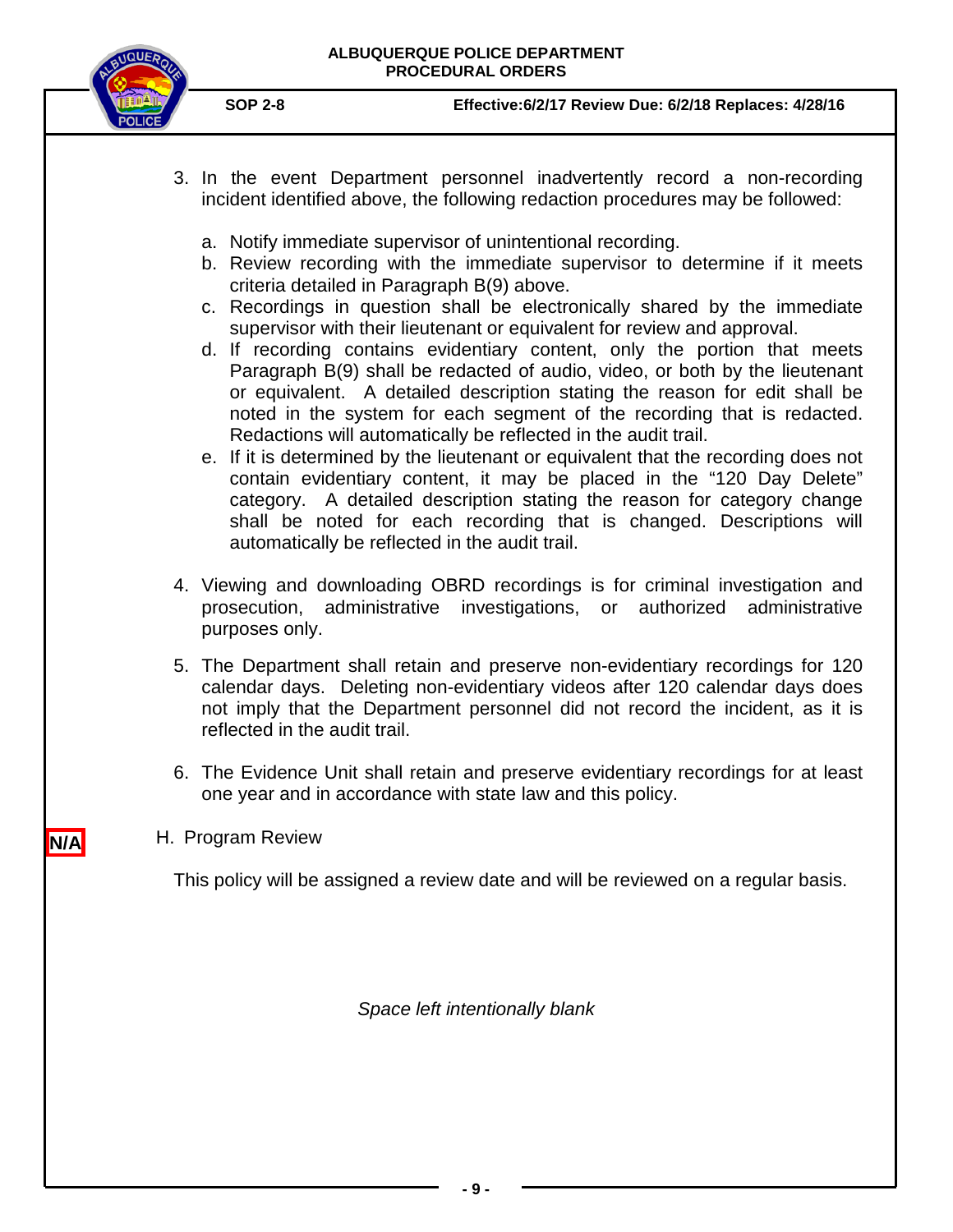#### **ALBUQUERQUE POLICE DEPARTMENT PROCEDURAL ORDERS**



**6** 

**SOP 2-8 Effective:6/2/17 Review Due: 6/2/18 Replaces: 4/28/16**



- a. All use of force encounters, including contacts leading up to the use of force, when Department personnel can reasonably foresee a use of force may occur.
- b. All encounters with individuals who are the subject of a stop based on reasonable and articulable suspicion or probable cause.
- c. Traffic stops and DWI Investigations.
- d. Arrests, including the contact leading up to the arrest, when Department personnel can reasonably foresee an arrest occurring.
- e. Vehicle searches, unless conducted at tow yards, APD facilities, or other law enforcement facilities.
- f. Search warrants of structures from the time of entry until the location has been secured.
- g. Emergency evaluations (i.e. pickup orders)
- h. Contacts with subjects who (1) are not complying with officers' commands; (2) appear to pose a current threat to themselves or others; or (3) are known to the officer to have a history of being a threat to themselves or others based on either personal knowledge or notification from an APD resource.

i. Any other legitimate law enforcement contact where the Department personnel believe that a recording of an incident would be appropriate or valuable. In these contacts, the Department personnel shall balance the law enforcement objectives and need to record against the individual's expectation of privacy, particularly with respect to sensitive victims.





a. Encounters with undercover

- Department personnel or confidential informants.
- b. Personal activities or private conversations of Department personnel that do not involve calls for service or contact with individuals.
- c. Conversations between Department personnel if parties are unaware that it will be recorded, except in undercover investigations of Department personnel involved in alleged criminal conduct.
- d. Conversations between Department personnel that involve case strategy or tactics.
- e. DWI checkpoints, unless a driver is confrontational with Department personnel, refuses to stop, refuses to roll down the window, and/or produces any type of information visually or verbally that indicates he or she will not willingly comply with Department personnel's lawful commands.
- f. Locations where recordings are prohibited by law, unless permission is obtained to record, such as in the FBI building or restricted areas in Department of Energy research facilities.

# OFFICER'S QUICK GUIDE: WHEN DO I RECORD?

\*\*Print this page and keep with you\*\*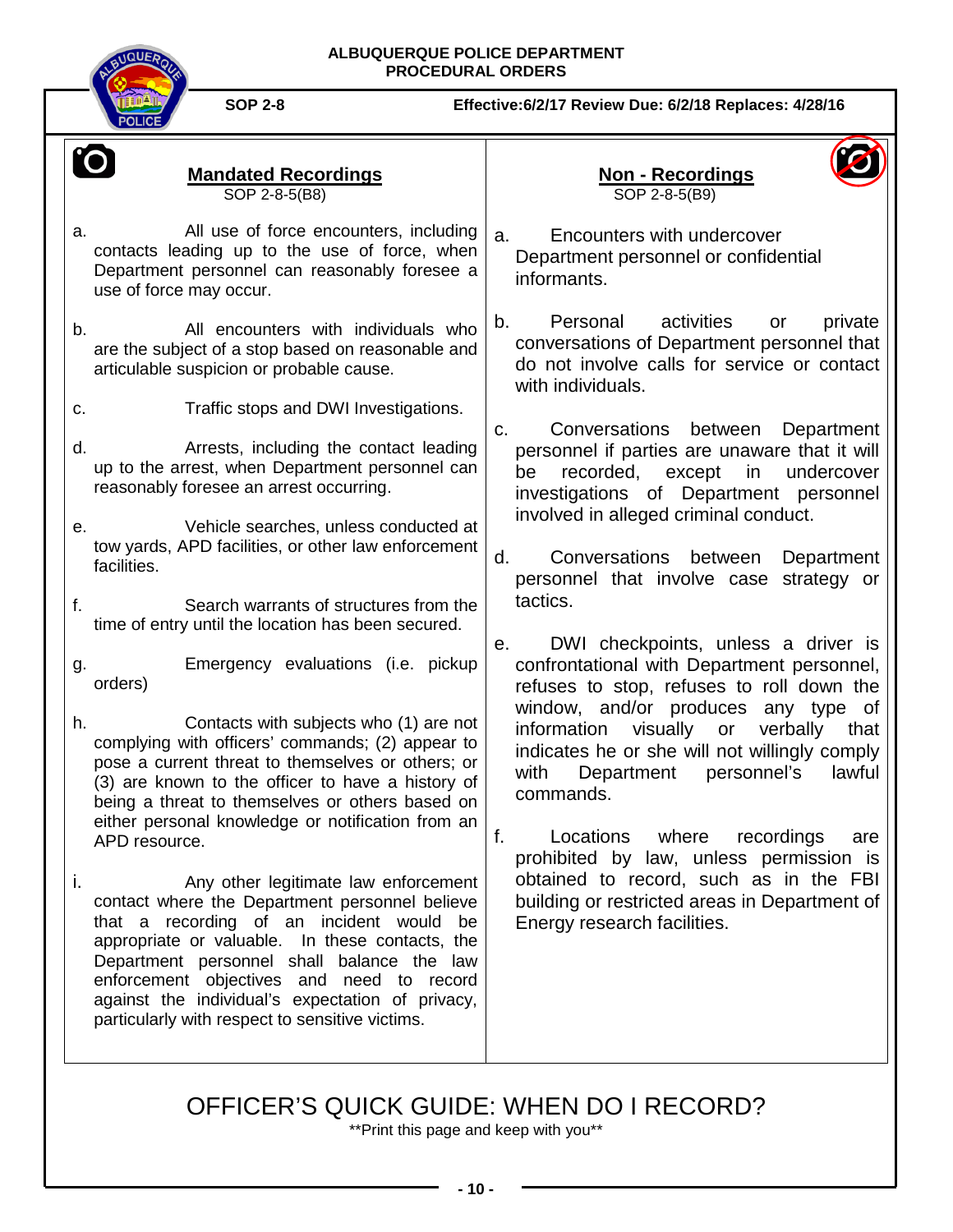

**SOP 2-8 Effective:6/2/17 Review Due: 6/2/18 Replaces: 4/28/16**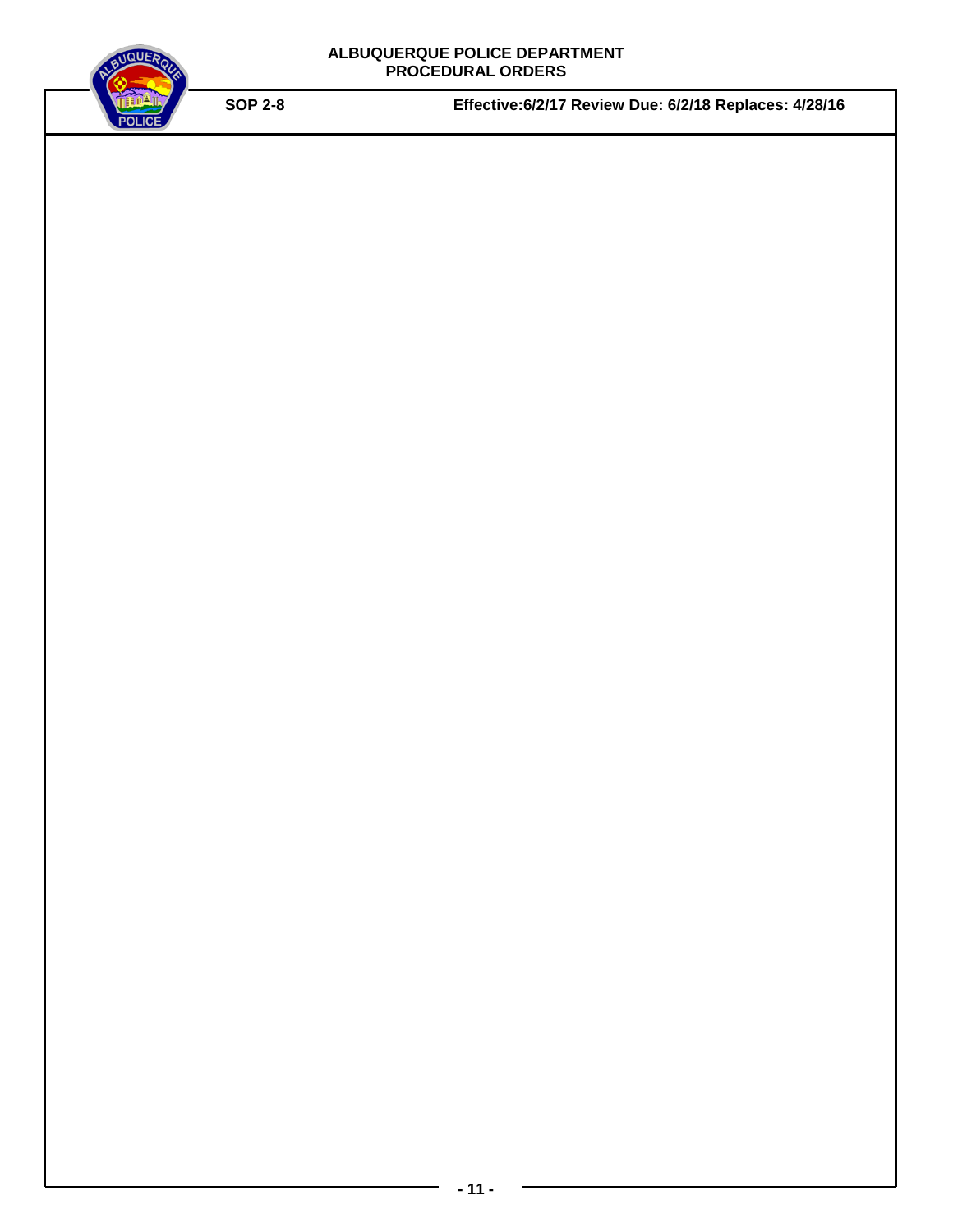

**SOP 2-8 Draft as of 6/1/18**

# **2-8 USE OF ON-BODY RECORDING DEVICES**

Policy Index

2-8-1 – Purpose

2-8-2 – Policy

2-8-3 – References

2-8-4 – Definitions

2-8-5 – Procedures

- A. Wearing the OBRD
- B. Using the OBRD
- C. Training Requirements
- D. Viewing, Accessing, and Sharing of OBRD Recordings
- E. Management of OBRD Recordings
- F. [Duties of Personnel](#page-19-0)
- G. [Redaction, Retention, and Release of Recordings](#page-20-0)
- H. [Program Review](#page-21-0)

Addendum – [Officer's Quick Guide](#page-21-1)

# **2-8-1 Purpose**

This policy is intended to provide officers with instructions on when and how to use On-Body Recording Devices (OBRDs) so that officers may reliably record their contacts with the public. This policy is intended to provide officers with clear guidelines for the use, management, storage, retrieval, and supervision regarding On-Body Recording Devices (OBRDs) so that officers may reliably record their contacts with the public.

# **2-8-2 Policy**

The Department is committed to promoting constitutional policing and making the best use of its resources to capture evidence by utilizing the evolving technology of On-Body Recording Devices (OBRD) in all appropriate circumstances. This commitment is designed to promote officer safety, enhance police professionalism, increase department accountability, resolve allegations of officer misconduct, reduce the number of complaints, strengthen community trust, and document events to assist with investigations and training. All recordings captured by Department-issued OBRDs are the exclusive property of the Department and subject to disclosure under the law.

This Procedural Order does not apply to covert recording devices used in undercover operations, (such as those placed on undercover officers or informants) or formal interview rooms where a permanent recording device is established. Such devices shall continue to be handled in accordance with existing policies.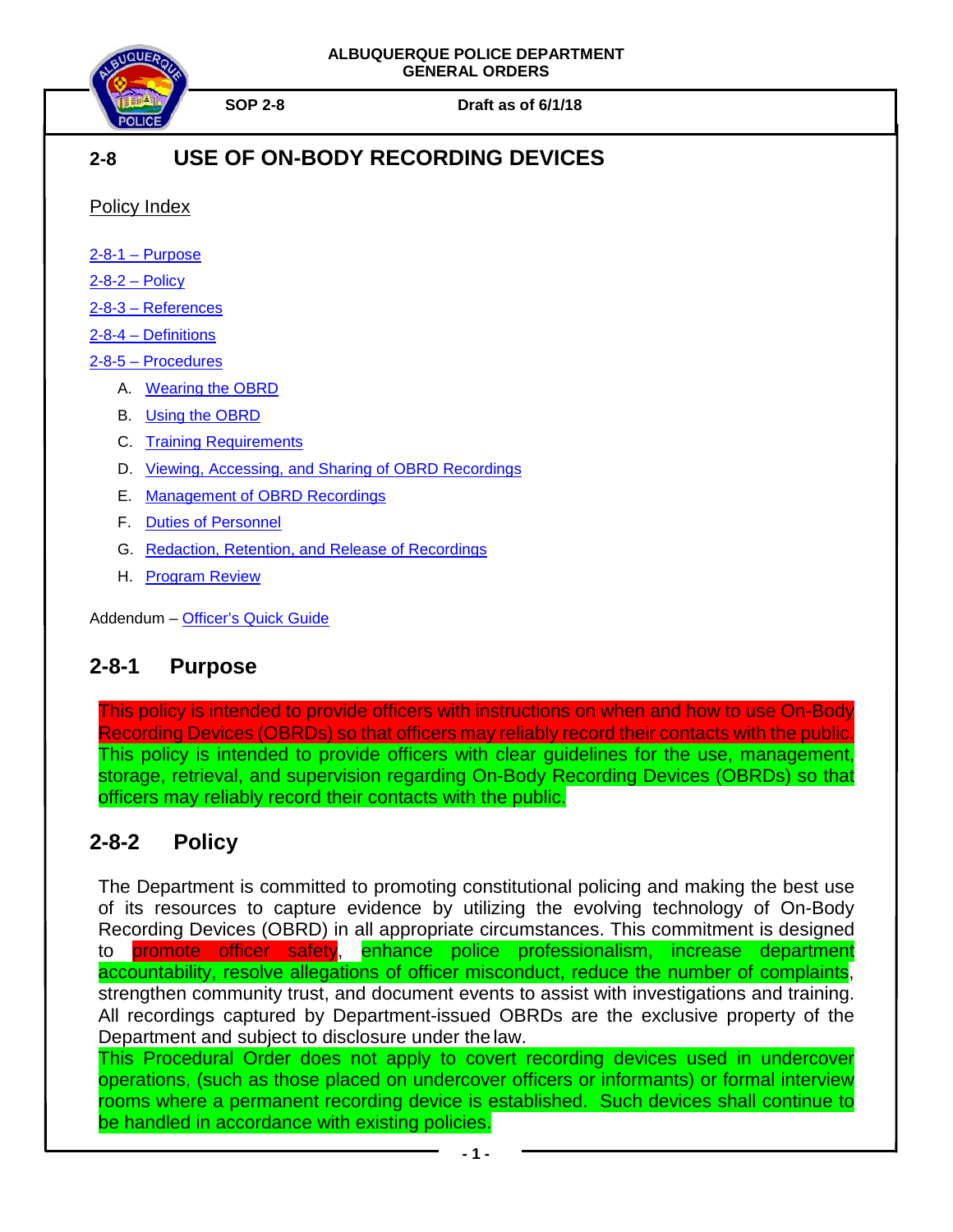

**SOP 2-8 Draft as of 6/1/18**

# **2-8-3 References**

A. New Mexico State Statute § 14-2-1, Inspection of Public Records Act(IPRA)

B. City of Albuquerque Administrative Instruction 1-7

# **2-8-4 Definitions**

A. Directed Action

Any overt action focused on the subject or structure that may evoke a response.

B. Evidence

Recordings that contain content known at the time of the recording to be associated with criminal activity, which are then assigned a case number and are annotated as evidence in the property section of the report by the submitting Department personnel.

C. On-Body Recording Device (OBRD)

A recording device issued by the Department that is affixed to the body with secured internal memory for storage of recorded video and audio.

D. Uniformed Department Personnel

Department personnel who wear a Department-authorized uniform which displays a Department patch.

# E. Buffer Mode

A prerecording mode where the power is turned on, but prior to the activation of the recording device.

F. Event Mode

When the OBRD is activated to record video and audio.

G. Mute Function

A function in which the OBRD will continue to actively record the event without audio.

H. Evidence.com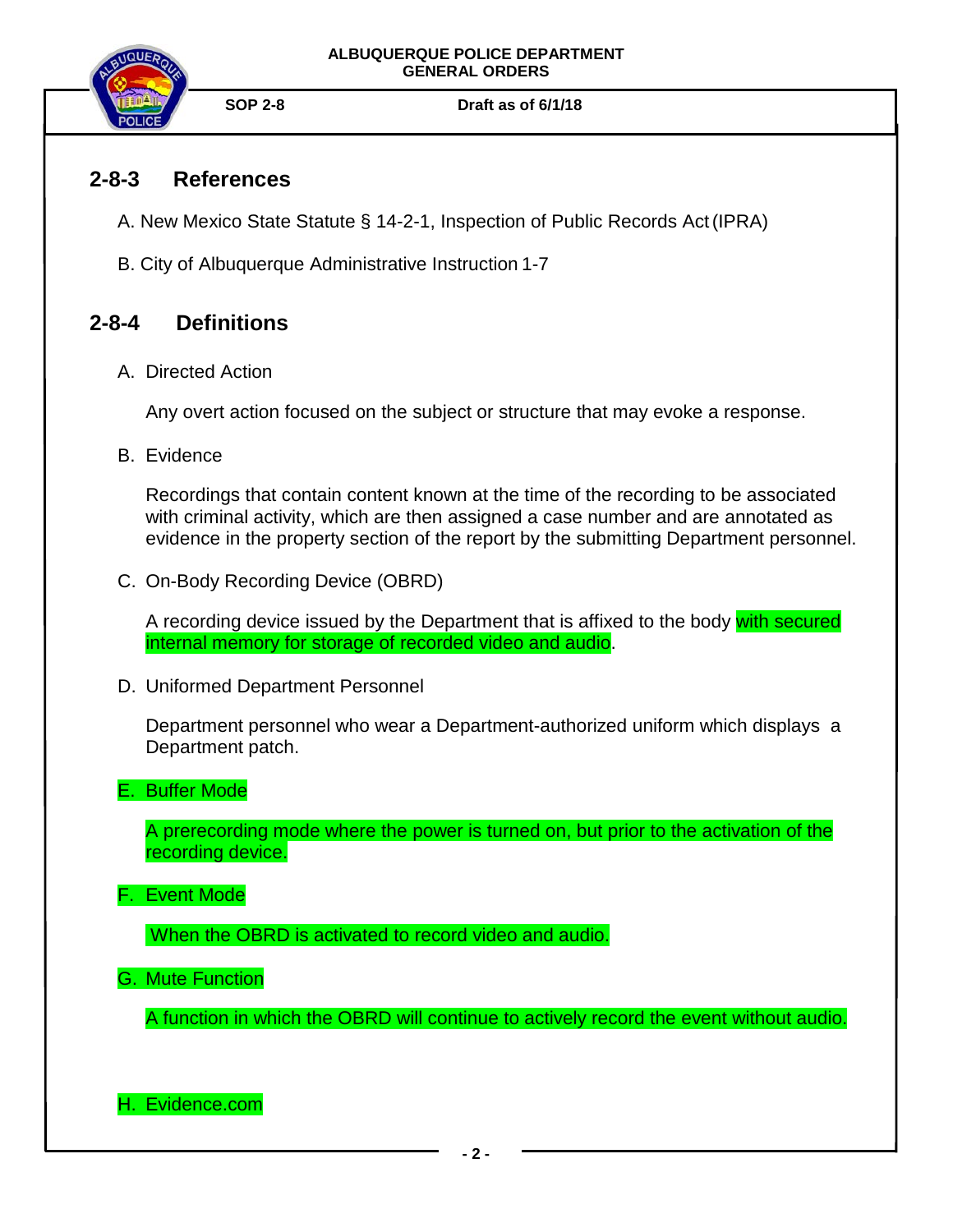**SOP 2-8 Draft as of 6/1/18**

An online, cloud-based digital media storage repository. All media is stored in a highly secure environment, accessible only by authorized personnel.

# **2-8-5 Procedures**

**7**

# A. Wearing the OBRD

- 1. All uniformed Department personnel (except crossing guards) will wear Department-issued OBRDs while on duty or performing law enforcement activities. Investigations sworn personnel, Area Command Investigations Unit sworn personnel, and other non-uniformed Department personnel are not required to wear OBRDs during routine administrative duties, such as working at a desk, attending meetings, and providing testimony. However, while working in a law enforcement capacity, those non-uniformed personnel shall wear their OBRD and comply with this policy.
- 2. Certain undercover operations and/or investigations conducted by Detectives may be exempt from wearing the OBRD if doing so would jeopardize the safety of the Detective, or contact will not likely be made with the public during an investigation. These exemptions will only be made after permission is granted from a Lieutenant or above. However, during these investigations, if sworn personnel take enforcement action where a potential use of force could occur, it will still be required to wear and utilize the OBRD.
- 3. Department personnel shall use only Department-issued OBRD, not personallyowned OBRD, while functioning within the scope of their duties.
- 4. Uniformed and non-uniformed Department personnel shall position their OBRD forward facing, worn openly in a prominent location, and affixed at the belt level or above in a position and manner consistent with the manufacturer's recommendations. The OBRD should be placed on the officer's body to maximize the camera's ability to capture an incident. Certain exceptions may be made for on-duty plain clothes officers, to be determined by their supervisor.
- 5. Department personnel wearing OBRDs shall keep the OBRD in the buffer/prerecord mode, if equipped with this function, unless performing routine administrative duties within a government facility.
- B. Using the OBRD

**7**

**N/A**

1. Department personnel shall activate OBRDs only in conjunction with official law enforcement duties.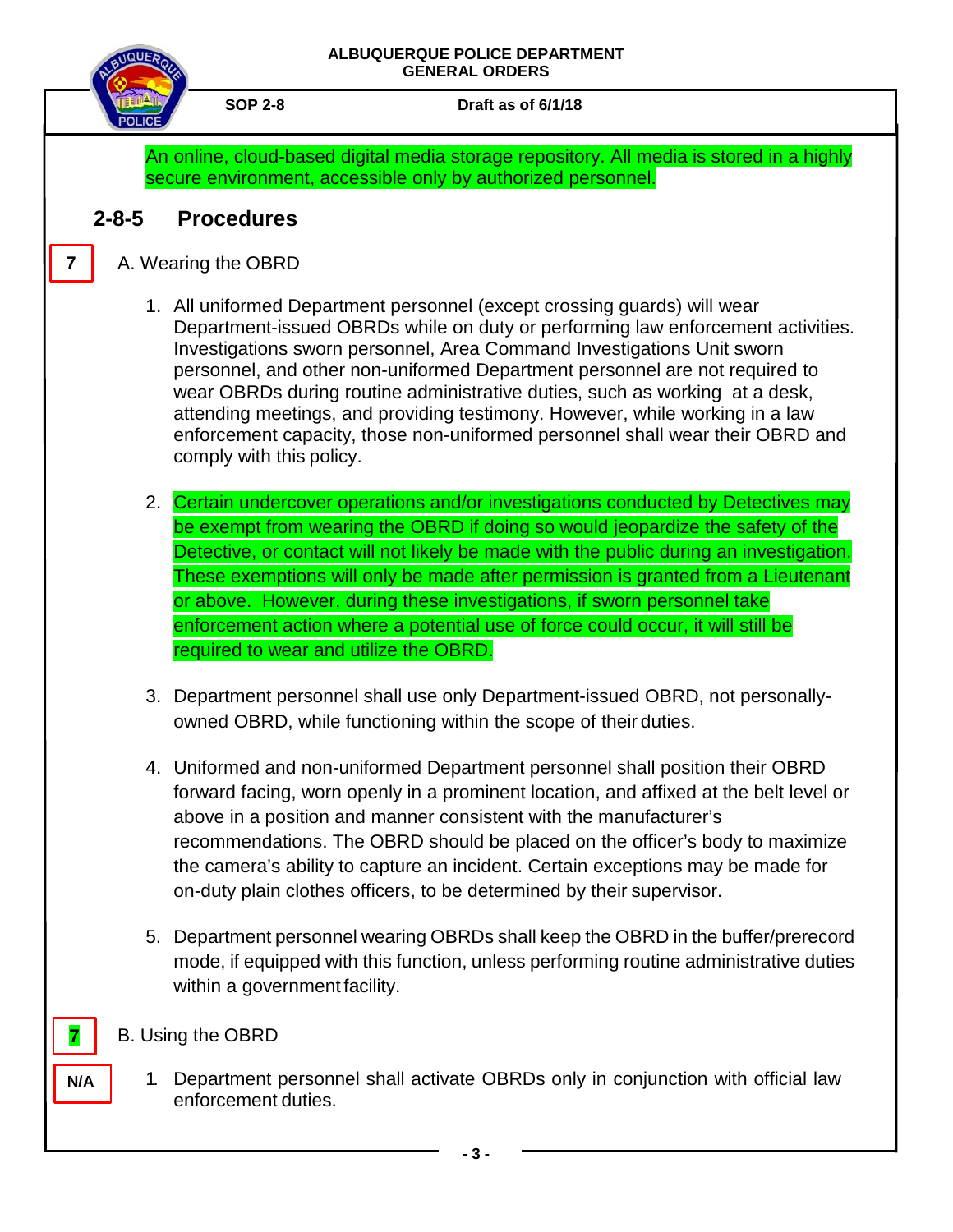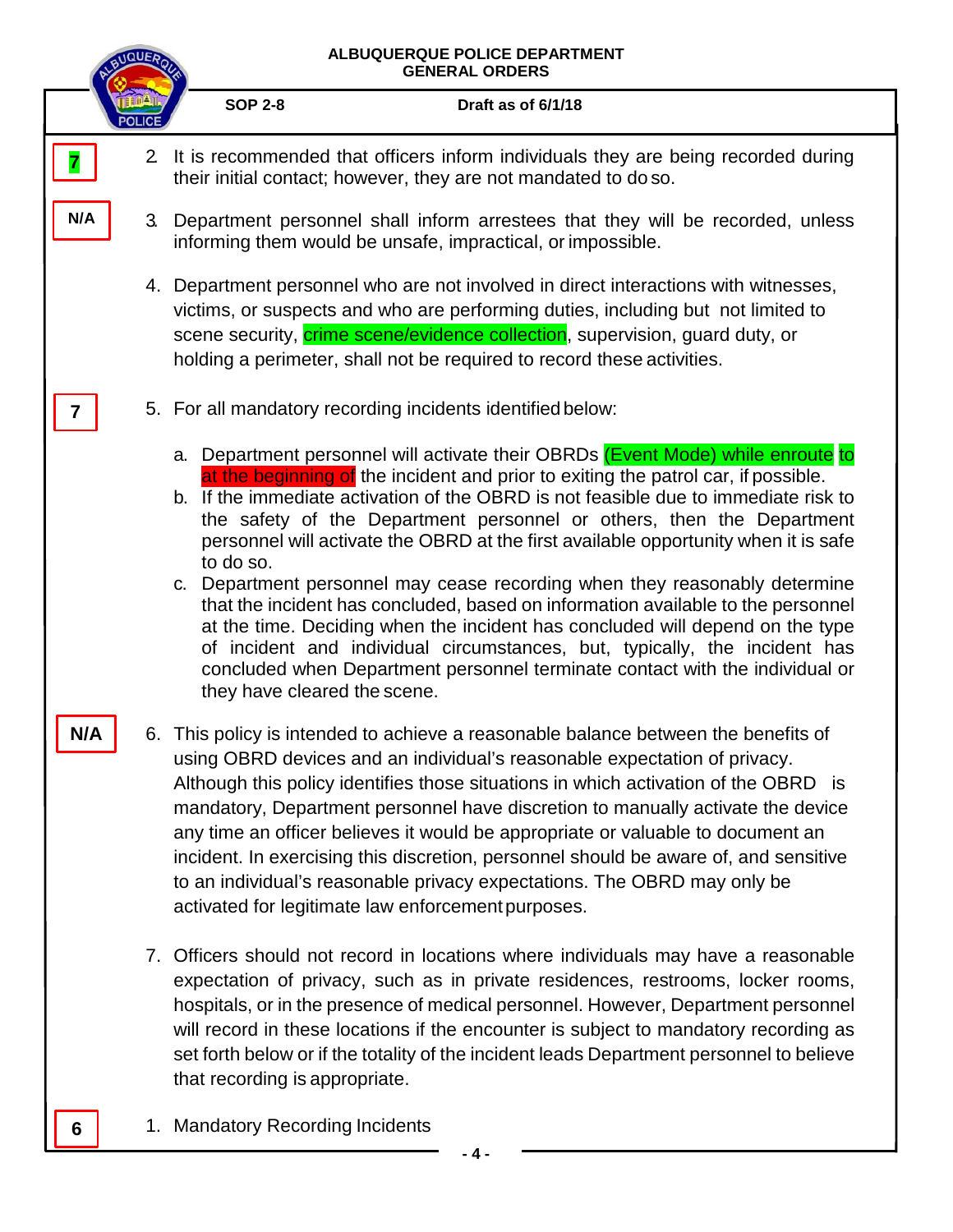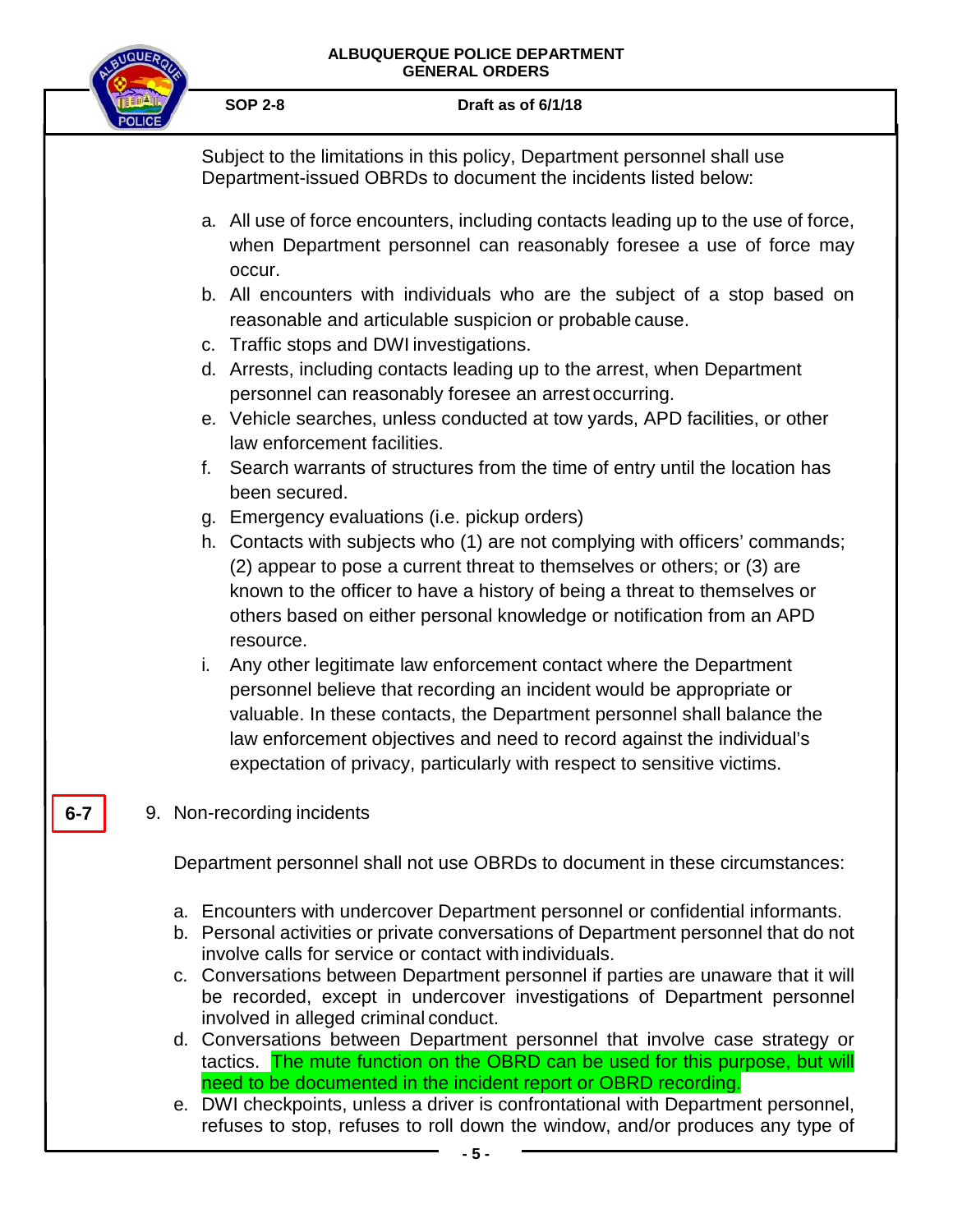|     |    |                                           | ALBUQUERQUE POLICE DEPARTMENT<br><b>GENERAL ORDERS</b>                                                                                                                                                                                                                                                                                                                                                                                     |
|-----|----|-------------------------------------------|--------------------------------------------------------------------------------------------------------------------------------------------------------------------------------------------------------------------------------------------------------------------------------------------------------------------------------------------------------------------------------------------------------------------------------------------|
|     |    | <b>SOP 2-8</b>                            | Draft as of 6/1/18                                                                                                                                                                                                                                                                                                                                                                                                                         |
|     | f. | research facilities.                      | information visually or verbally that indicates he or she will not willingly comply<br>with Department personnel's lawful commands.<br>Locations where recording is prohibited by law, unless permission is obtained to<br>record, such as in the FBI building or restricted areas in Department of Energy                                                                                                                                 |
| N/A |    | cannot be altered.                        | 10. If Department personnel inadvertently record any of the encounters listed above in<br>nonrecording incidents, they must first contact their immediate supervisor. Then<br>they may follow the redaction procedures listed below. The original video recording                                                                                                                                                                          |
| N/A |    |                                           | 11. Individuals may request that an officer stop recording them. Department personnel<br>shall not stop recording in response to an individual's request if the recording is<br>required by this policy or if the Department personnel deem that continued recording<br>is necessary. If the recording is not mandatory, the Department personnel may<br>evaluate the situation and, when appropriate, may honor the individual's request. |
|     |    | or a report.                              | 12. The individual's request to stop recording should be documented with the OBRD.<br>In the event that it is not reasonably possible to record the individual's request with<br>the OBRD, Department personnel shall document the request via the CAD system                                                                                                                                                                              |
| N/A |    | and decision-making.<br>from the subject. | 13. During tactical activations, tactical units may turn off their OBRDs during planning<br>a. Due to the extended duration of tactical activations and in order to conserve<br>battery life, tactical units may turn off their OBRDs when not conducting<br>directed action, based on the information available to the officer at that time.<br>OBRDs shall be activated during directed action, which may elicit a response              |
|     |    | C. Training Requirements                  |                                                                                                                                                                                                                                                                                                                                                                                                                                            |
|     |    | benefits of the devices.                  | a. All Department personnel who are authorized to use OBRDs must complete<br>mandatory training to familiarize themselves with the devices and with<br>Departmental procedures prior to using them. Department personnel shall<br>receive periodic refresher training on updated technology, policies, and the                                                                                                                             |
|     |    |                                           | D. Viewing, Accessing, and Sharing OBRD Recordings                                                                                                                                                                                                                                                                                                                                                                                         |
|     |    | appropriate to their rank and duties.     | 1. Department personnel will be assigned access to the digital storage application                                                                                                                                                                                                                                                                                                                                                         |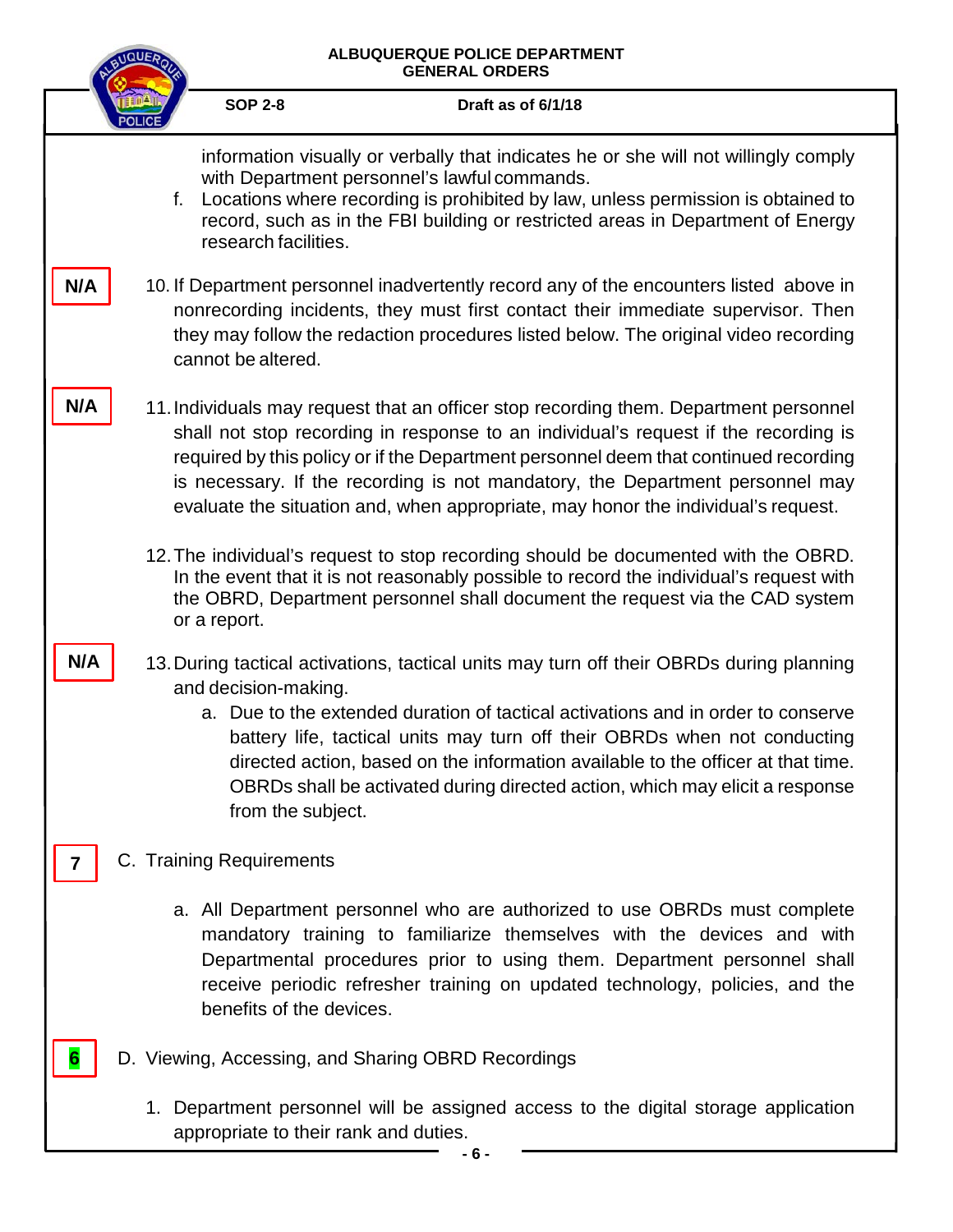

**SOP 2-8 Draft as of 6/1/18**

- 2. Department personnel may review their own OBRD recordings to assist quality and accuracy in their reports and for investigatory interviews. For specific procedures involving an officer-involved shooting, see the guidelines in SOP 7-3–Force Investigation Team (FIT).
- 3. Department personnel may view, download, redact, and share OBRD recordings only for legitimate law enforcement purposes and for authorized administrative review purposes.
- 4. Department personnel will not delete OBRD recordings unless deletion is consistent with this policy and SOP 2-73 - Submission of Evidence, Confiscated Property, and Found Items.
- 5. All recordings shall be shared digitally via the Department's digital storage application unless otherwise approved by the Department.
- E. Management of OBRD Recordings
	- 1. All Department personnel shall upload recordings to the Department's digital storage application prior to the end of the Department personnel's subsequent shift.
	- 2. In the event the uploading of recordings extends beyond the subsequent scheduled shift, immediate supervisors may authorize overtime or compensatory time and shall notify the watch commander of this via email.
	- 3. Department personnel shall ensure that recordings are properly categorized and accessible. Recordings shall be classified according to (1) type of incident or event captured in the footage, (2) date, (3) time, and (4) Department personnel.
	- 4. Department personnel, including both primary and back-up officers, shall submit all digital media recorded in accordance with this policy and defined as evidence, in the following manner:
		- a. Enter the case number in the following format: For *'AP151234567,'* enter as *'15-1234567.'*
		- b. Choose a category from the presented list.
		- c. Make an electronic tag into the designated evidence system.
		- d. Add the entry into the property section of the report.
	- 5. Department personnel shall add the "120 Day Delete" category to non-evidentiary recordings that are uploaded or imported into the Department's digital storage application.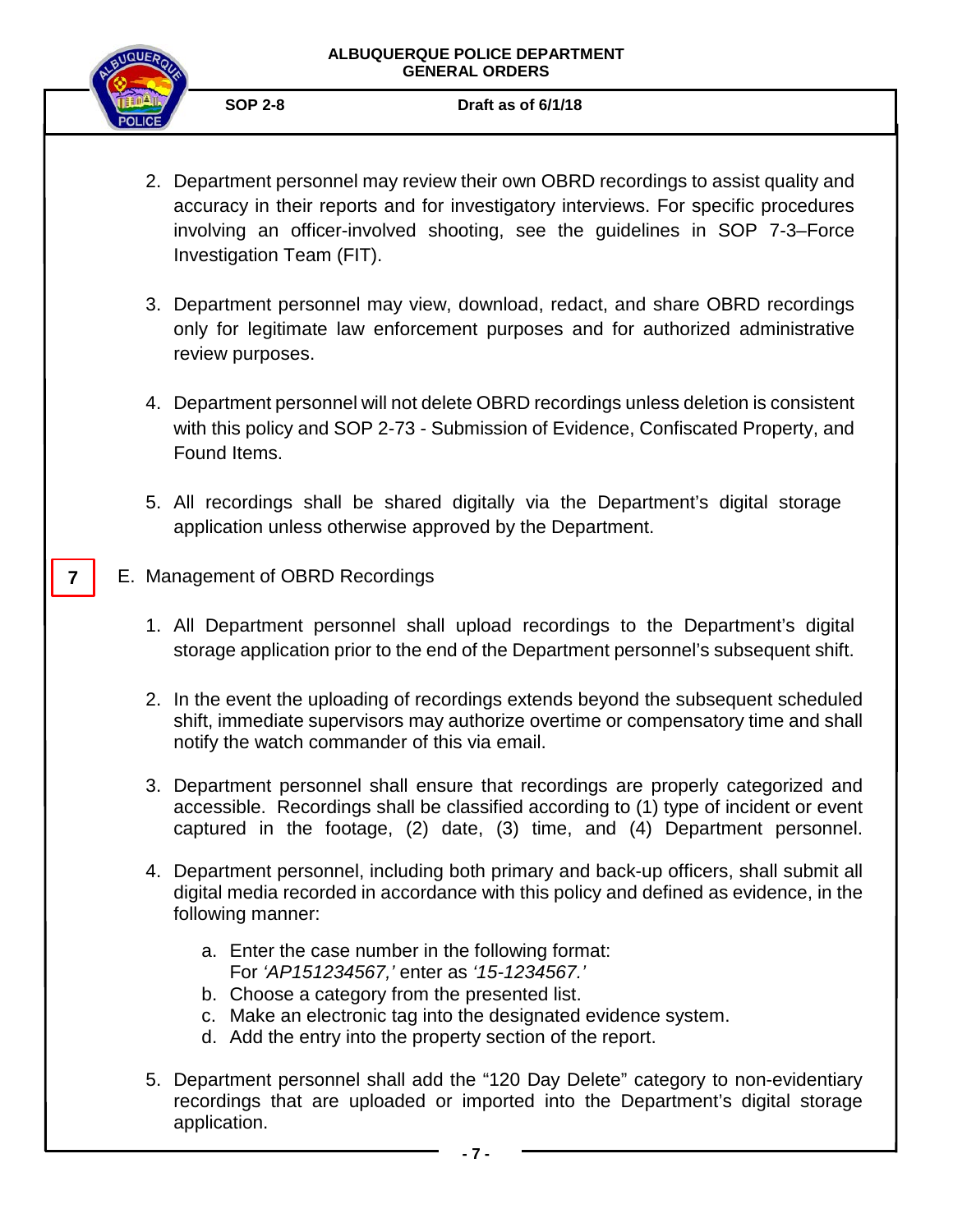

**SOP 2-8 Draft as of 6/1/18**

- 6. If the initial category chosen was a mistake or if additional information justifies recategorizing a recording, Department personnel will re-categorize recordings as appropriate.
- 7. Evidentiary recording will be maintained by APD, based on the statute of limitations or until the case is resolved.
- <span id="page-19-0"></span>F. Duties of Personnel

**7**

- 1. Department personnel shall take these actions regarding OBRDs:
	- a. Ensure that OBRDs assigned to them are functioning properly at the beginning and end of each shift, according to the manufacturer instructions.
		- i. Department personnel shall report immediately any improperly functioning, stolen, or damaged equipment to a supervisor.
		- ii. Department personnel shall not be responsible for verified equipment failure during an incident if the OBRD had no signs of functioning improperly prior to the incident.
	- b. Articulate on an OBRD recording or in writing their reasoning for not activating their OBRD before required incidents, for not recording the entire contact, or for interrupting the recording. Department personnel shall document why a recording was not made, was interrupted, or was stopped.
- 2. Supervisors

In addition to the above responsibilities, supervisors will perform these duties:

- a. Test OBRDs monthly to ensure they are in proper working order and document this on the monthly inspection report.
- b. At least on a monthly basis, ensure personnel are using the systems appropriately and in accordance with policy, and identify areas in which additional training or guidance is needed.
- c. Review at least two recordings per month from their assigned squad and incorporate any knowledge gained from this review into ongoing evaluation and supervision. Supervisors shall note on the monthly inspection form if positive feedback and/or training opportunities arise during the reviews.
- d. Review recordings of assigned personnel listed in any misconduct complaints made directly to the supervisor.
- e. Review recordings of assigned personnel involving injuries, uses of force, shows of force, or foot pursuits.
- f. Report equipment problems and seek to have equipment immediately repaired or replaced as needed. Supervisors shall be issued additional equipment in order to temporarily replace defective OBRDs.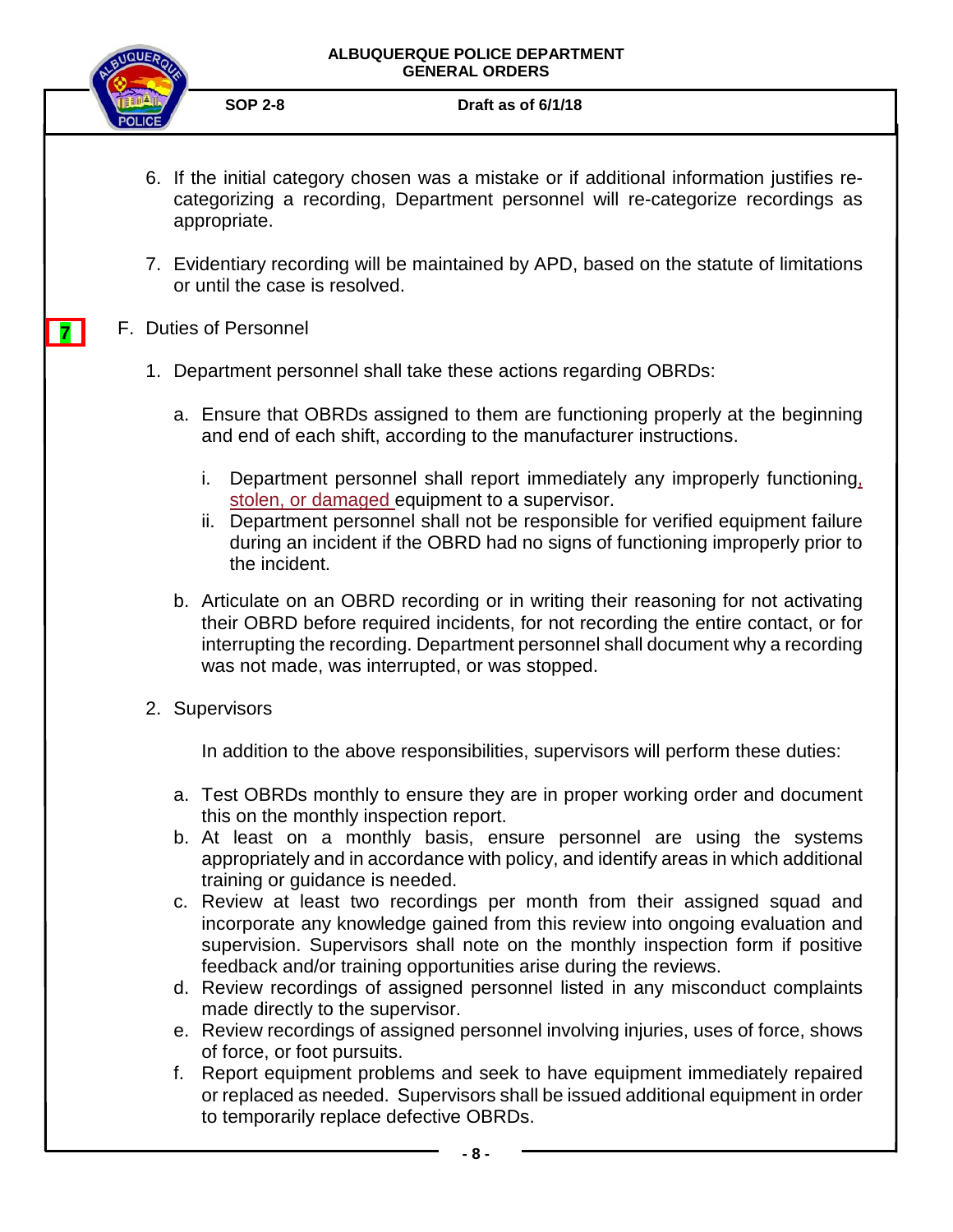**7**

**SOP 2-8 Draft as of 6/1/18**

- g. Supervisors shall refer assigned personnel for investigation if they intentionally or repeatedly fail to activate their OBRDs during incidents required to be recorded. Intentional or otherwise unjustified failure to activate an OBRD when required by APD policy shall subject the Department personnel to discipline.
- <span id="page-20-0"></span>G. Redaction, Retention, and Release of Recordings
	- 1. APD policies shall comply with all existing laws and regulations, including those governing evidence collection and retention, public disclosure of information, and consent. See [SOP 2-16 –](https://powerdms.com/link/IDS/document/?id=19) Records and Administrative Instruction 1-7.
	- 2. Some or all of a recording may be redacted pursuant to applicable laws. Redaction should be narrowly tailored to the appropriate legal exemption from disclosure.
		- a. Only the redacted recording shall be produced to the requesting party.
		- b. There may be instances where the un-redacted recording shall be provided in criminal or civil proceedings.
		- c. IPRA Unit personnel will consult with the City Attorney's Office prior to redacting or exempting recordings from public inspection.
		- d. Redaction does not alter the original footage in the recording.
	- 3. In the event Department personnel inadvertently record a non-recording incident identified above, the following redaction procedures may be followed:
		- a. Notify immediate supervisor of unintentional recording.
		- b. Review recording with the immediate supervisor to determine if it meets criteria detailed in Paragraph B(9) above.
		- c. Recordings in question shall be electronically shared by the immediate supervisor with their lieutenant or equivalent for review and approval.
		- d. If recording contains evidentiary content, only the portion that meets Paragraph B(9) shall be redacted of audio, video, or both by the lieutenant or equivalent . A detailed description stating the reason for edit shall be noted in the system for each segment of the recording that is redacted. Redactions will automatically be reflected in the audit trail.
		- e. If it is determined by the lieutenant or equivalent that the recording does not contain evidentiary content, it may be placed in the "120 Day Delete" category. A detailed description stating the reason for category change shall be noted for each recording that is changed. Descriptions will automatically be reflected in the audit trail.
	- 4. Viewing and downloading OBRD recordings is for administrative investigations or authorized administrative purposes only.
	- 5. The Department shall retain and preserve non-evidentiary recordings for 120 calendar days. Deleting non-evidentiary videos after 120 calendar days does not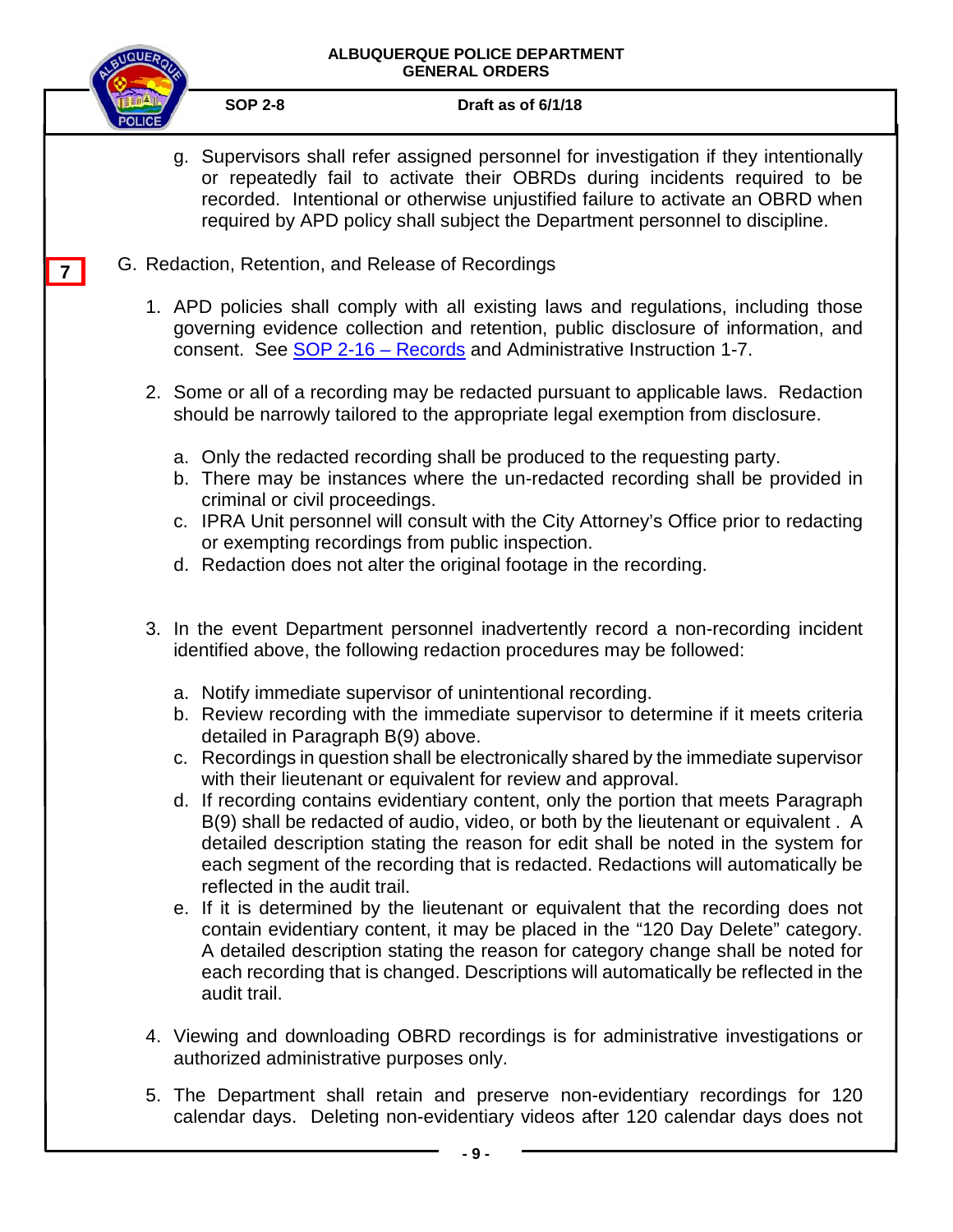<span id="page-21-1"></span><span id="page-21-0"></span>

|     | ALBUQUERQUE POLICE DEPARTMENT<br><b>GENERAL ORDERS</b> |  |                                                                                                                                                  |  |  |  |
|-----|--------------------------------------------------------|--|--------------------------------------------------------------------------------------------------------------------------------------------------|--|--|--|
|     |                                                        |  | <b>SOP 2-8</b><br>Draft as of 6/1/18                                                                                                             |  |  |  |
|     |                                                        |  | imply that the Department personnel did not record the incident, as it is reflected in<br>the audit trail.                                       |  |  |  |
|     |                                                        |  | 6. The Evidence Unit shall retain and preserve evidentiary recordings for at least one<br>year and in accordance with state law and this policy. |  |  |  |
| N/A |                                                        |  | H. Program Review                                                                                                                                |  |  |  |
|     |                                                        |  | This policy will be assigned a review date and will be reviewed on a regular basis.                                                              |  |  |  |
|     |                                                        |  |                                                                                                                                                  |  |  |  |
|     |                                                        |  |                                                                                                                                                  |  |  |  |
|     |                                                        |  | Space left intentionally blank                                                                                                                   |  |  |  |
|     |                                                        |  |                                                                                                                                                  |  |  |  |
|     |                                                        |  |                                                                                                                                                  |  |  |  |
|     |                                                        |  |                                                                                                                                                  |  |  |  |
|     |                                                        |  |                                                                                                                                                  |  |  |  |
|     |                                                        |  |                                                                                                                                                  |  |  |  |
|     |                                                        |  |                                                                                                                                                  |  |  |  |
|     |                                                        |  |                                                                                                                                                  |  |  |  |
|     |                                                        |  |                                                                                                                                                  |  |  |  |
|     |                                                        |  |                                                                                                                                                  |  |  |  |
|     |                                                        |  |                                                                                                                                                  |  |  |  |
|     |                                                        |  |                                                                                                                                                  |  |  |  |
|     |                                                        |  |                                                                                                                                                  |  |  |  |
|     |                                                        |  |                                                                                                                                                  |  |  |  |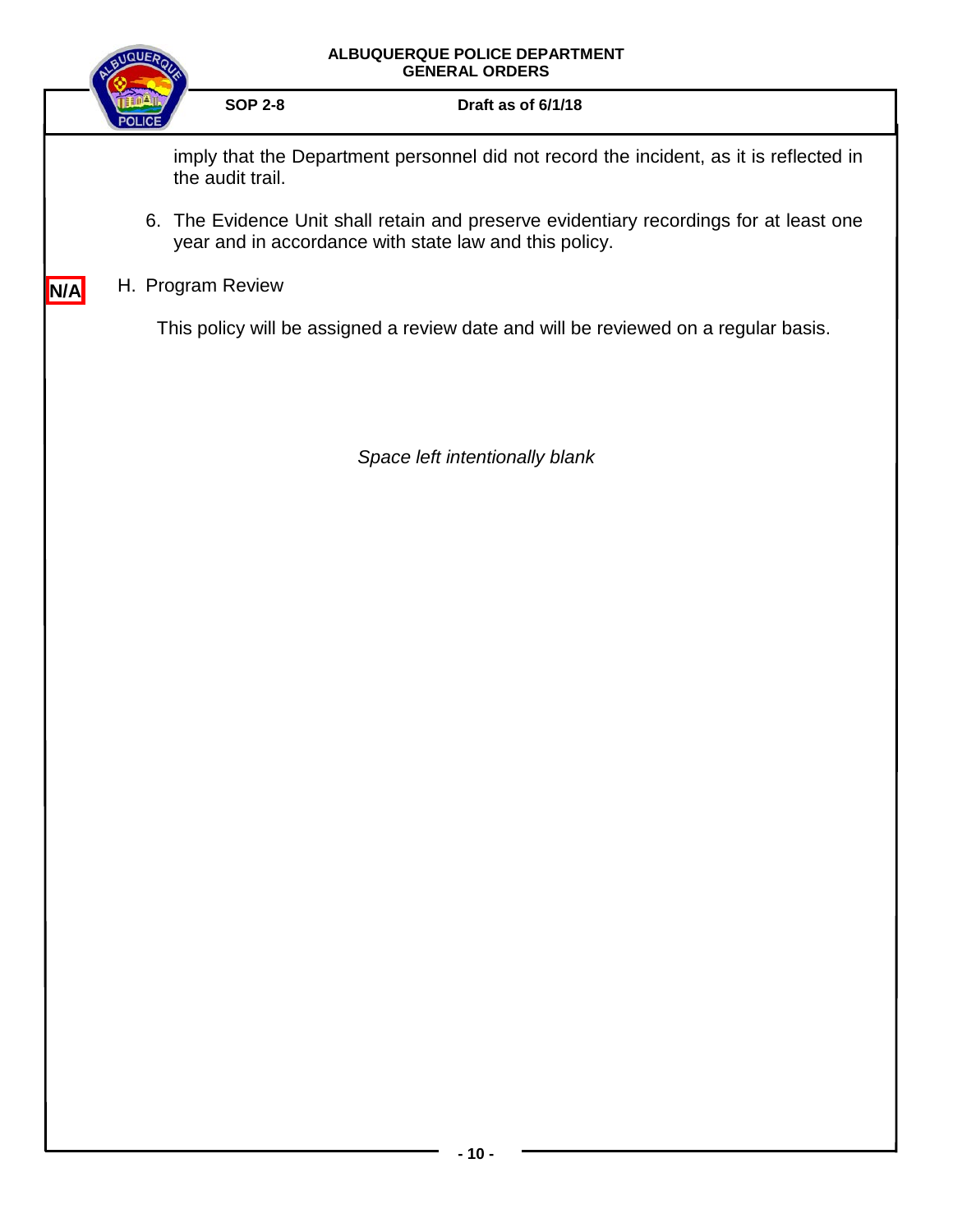

**SOP 2-8 Draft as of 6/1/18**

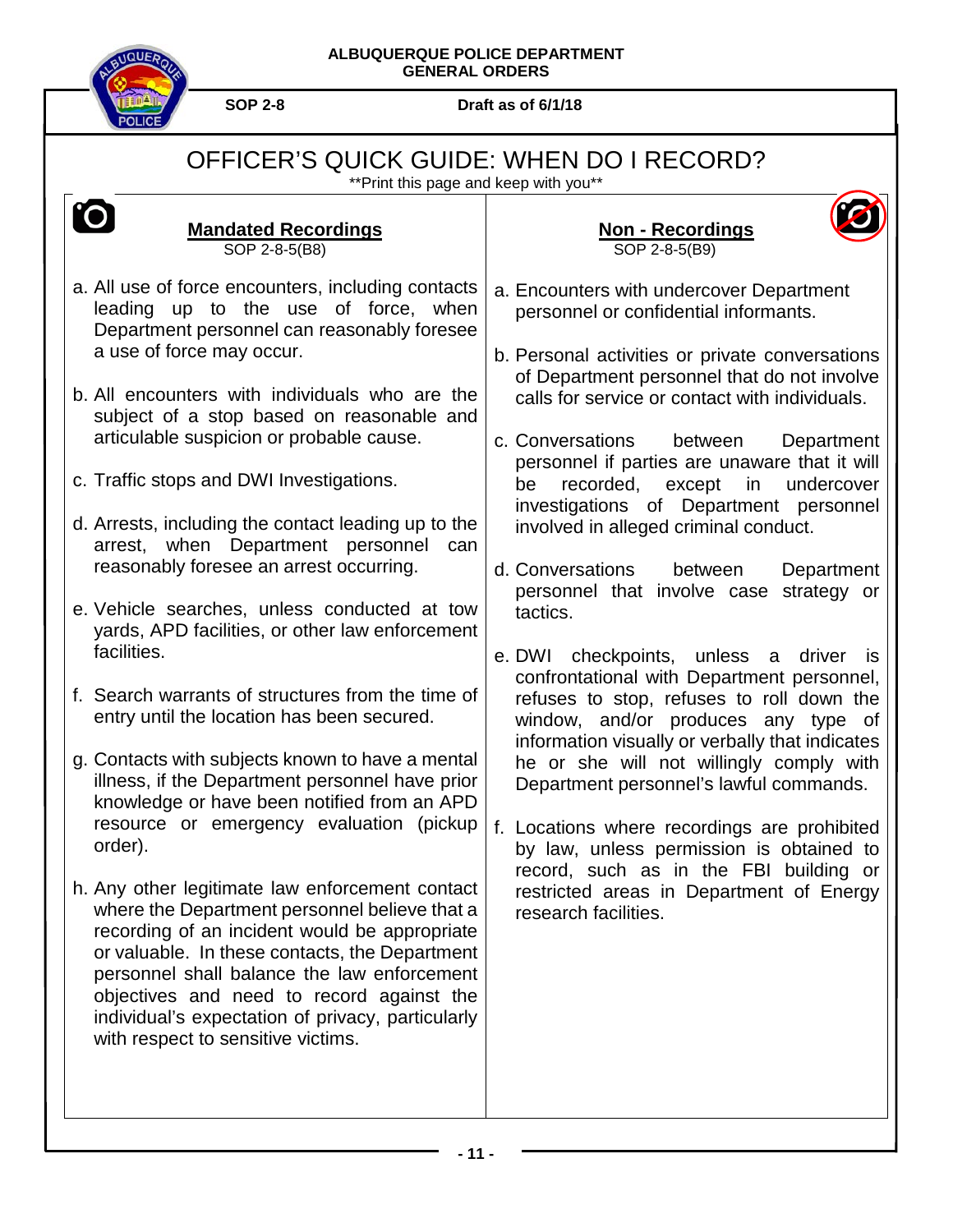# **Submit**



| <b>RECOMMENDATION 1</b>                                      |                                                                                                                                                                                                                                                          |                                                                                                                                                      |                          |  |  |  |
|--------------------------------------------------------------|----------------------------------------------------------------------------------------------------------------------------------------------------------------------------------------------------------------------------------------------------------|------------------------------------------------------------------------------------------------------------------------------------------------------|--------------------------|--|--|--|
| Section(s) of the policy<br>(Ex: 3-29-2 Definitions)         |                                                                                                                                                                                                                                                          |                                                                                                                                                      |                          |  |  |  |
| Issue<br>2-8-1 Purpose                                       |                                                                                                                                                                                                                                                          | The purpose states that it provides officers with instructions on how to use OBRD<br>(too vague, does not provide instruction on how to use/operate) |                          |  |  |  |
| Recommendation                                               | 2-8-1 Purpose                                                                                                                                                                                                                                            |                                                                                                                                                      |                          |  |  |  |
| Changed to                                                   | This policy is intended to provide officers with clear guidelines for the use,<br>management, storage, retrieval, and supervision regarding On-Body<br>Recording Devices (OBRDs) so that officers may reliably record their<br>contacts with the public. |                                                                                                                                                      |                          |  |  |  |
| Recommendation made by                                       | $\Box$ Office of Policy Analysis                                                                                                                                                                                                                         | $\Box$ Other stakeholder: J. Sather                                                                                                                  |                          |  |  |  |
| Supporting research,<br>best practices, data<br>trends, etc. |                                                                                                                                                                                                                                                          | From Cleveland Wearable Camera Policy and Denver Body Worn Camera policy                                                                             |                          |  |  |  |
| Contact information:                                         | Name: J. Sather                                                                                                                                                                                                                                          | Phone: 235-7335                                                                                                                                      | E-mail: jsather@cabq.gov |  |  |  |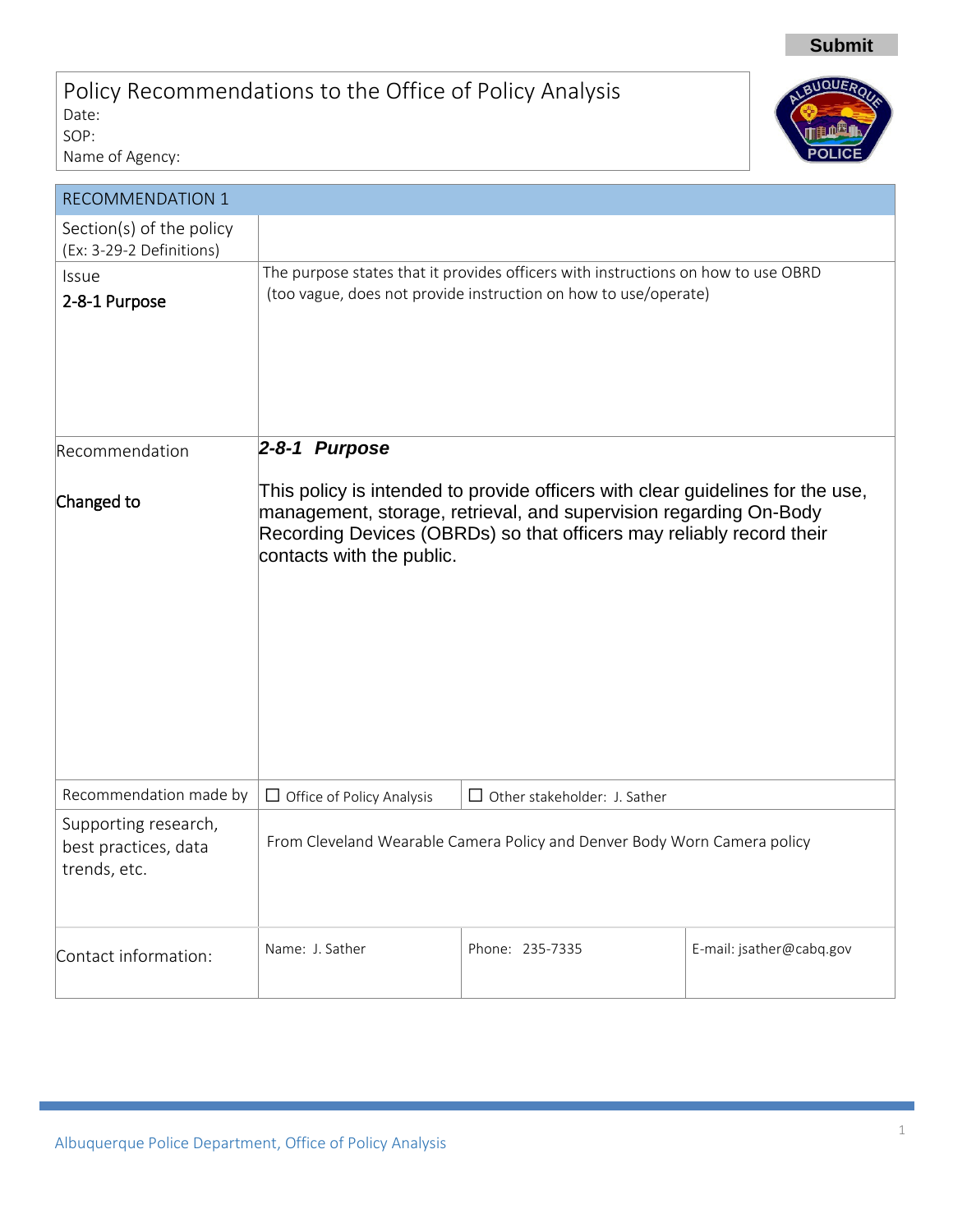| <b>RECOMMENDATION 2</b>                                      |                                                                                                                                                                                                                                                                                                                                                                                                                                                                                                                                                                           |                                                                                              |                          |  |
|--------------------------------------------------------------|---------------------------------------------------------------------------------------------------------------------------------------------------------------------------------------------------------------------------------------------------------------------------------------------------------------------------------------------------------------------------------------------------------------------------------------------------------------------------------------------------------------------------------------------------------------------------|----------------------------------------------------------------------------------------------|--------------------------|--|
| Section(s) of the policy<br>(Ex: 3-29-2 Definitions)         |                                                                                                                                                                                                                                                                                                                                                                                                                                                                                                                                                                           |                                                                                              |                          |  |
| Issue<br>2-8-4 Definitions                                   | Definitions added/changed                                                                                                                                                                                                                                                                                                                                                                                                                                                                                                                                                 |                                                                                              |                          |  |
| Recommendation                                               | C.<br>On-Body Recording Device (OBRD)                                                                                                                                                                                                                                                                                                                                                                                                                                                                                                                                     | $\vert$ A recording device issued by the Department that is affixed to the body with secured |                          |  |
| <b>Added definitions</b>                                     | internal memory for storage of recorded video and audio.<br><b>Buffer Mode</b><br>E.<br>$\vert$ A prerecording mode where the power is turned on, but prior to the activation of the<br>recording device<br>Event Mode<br>F.<br>When the OBRD is activated to record video and audio.<br>Mute<br>IG.<br>When the OBRD is in Event Mode and the audio recording is manually turned off.<br>Evidence.com<br>IH.<br>An Online, cloud-based digital media storage repository. All Media is stored in a highly<br>secure environment, accessible only by authorized personnel. |                                                                                              |                          |  |
| Recommendation made by                                       | $\Box$ Office of Policy Analysis                                                                                                                                                                                                                                                                                                                                                                                                                                                                                                                                          | $\Box$ Other stakeholder: J. Sather                                                          |                          |  |
| Supporting research,<br>best practices, data<br>trends, etc. | From Denver Body Worn Camera Policy                                                                                                                                                                                                                                                                                                                                                                                                                                                                                                                                       |                                                                                              |                          |  |
| Contact information:                                         | Name: J. Sather                                                                                                                                                                                                                                                                                                                                                                                                                                                                                                                                                           | Phone: 235-7335                                                                              | E-mail: jsather@cabq.gov |  |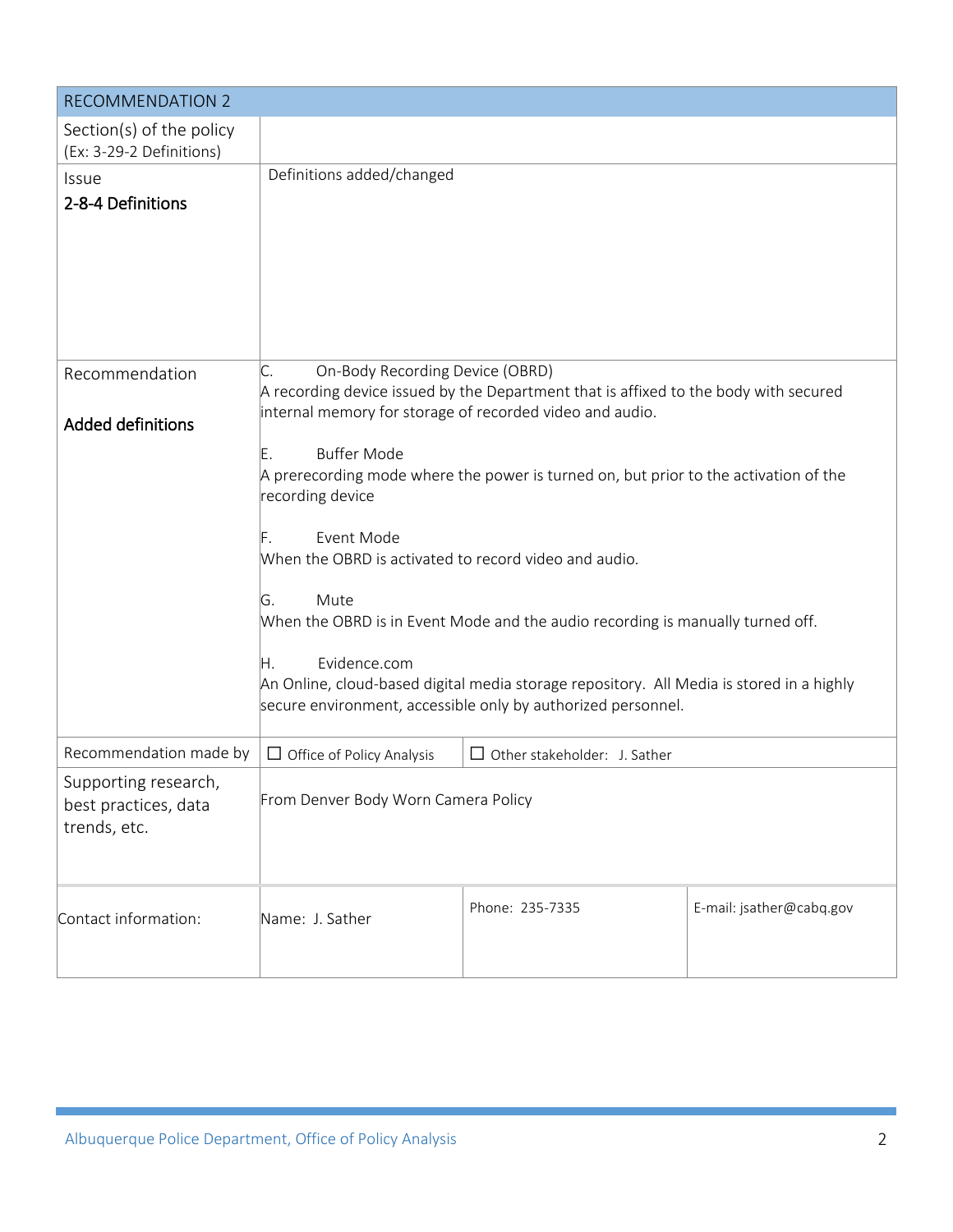### **Submit**

# Policy Recommendations to the Office of Policy Analysis Date: SOP: Name of Agency: APD



| <b>RECOMMENDATION 1</b>                                      |                                                                                                                                     |                                                                                                                                                                                                                                                                                                                                                                                                                                            |                          |  |
|--------------------------------------------------------------|-------------------------------------------------------------------------------------------------------------------------------------|--------------------------------------------------------------------------------------------------------------------------------------------------------------------------------------------------------------------------------------------------------------------------------------------------------------------------------------------------------------------------------------------------------------------------------------------|--------------------------|--|
| Section(s) of the policy<br>(Ex: 3-29-2 Definitions)         |                                                                                                                                     |                                                                                                                                                                                                                                                                                                                                                                                                                                            |                          |  |
| <i><u><b>Issue</b></u></i>                                   | Better description of policy needed, clarification of covert recording devices/undercover<br>operations, and formal interview rooms |                                                                                                                                                                                                                                                                                                                                                                                                                                            |                          |  |
| 2-8-2 Policy                                                 |                                                                                                                                     |                                                                                                                                                                                                                                                                                                                                                                                                                                            |                          |  |
| Recommendation                                               | Delete "promote officer safety"                                                                                                     |                                                                                                                                                                                                                                                                                                                                                                                                                                            |                          |  |
|                                                              | Add<br>be handled in accordance with existing policies."                                                                            | Add "enhance police professionalism, increase department accountability, resolve<br>allegations of officer misconduct, reduce the number of complaints,"<br>"This Procedural Order does not apply to covert recording devices used in undercover<br>operations, (such as those placed on undercover officers or informants) or formal interview<br>rooms where a permanent recording device is established. Such devices shall continue to |                          |  |
| Recommendation made by                                       | $\Box$ Office of Policy Analysis                                                                                                    | $\Box$ Other stakeholder: J. Sather                                                                                                                                                                                                                                                                                                                                                                                                        |                          |  |
| Supporting research,<br>best practices, data<br>trends, etc. | From Houston Body Worn Camera Policy                                                                                                |                                                                                                                                                                                                                                                                                                                                                                                                                                            |                          |  |
| Contact information:                                         | Name: J. Sather                                                                                                                     | Phone 235-7335                                                                                                                                                                                                                                                                                                                                                                                                                             | E-mail: jsather@cabq.gov |  |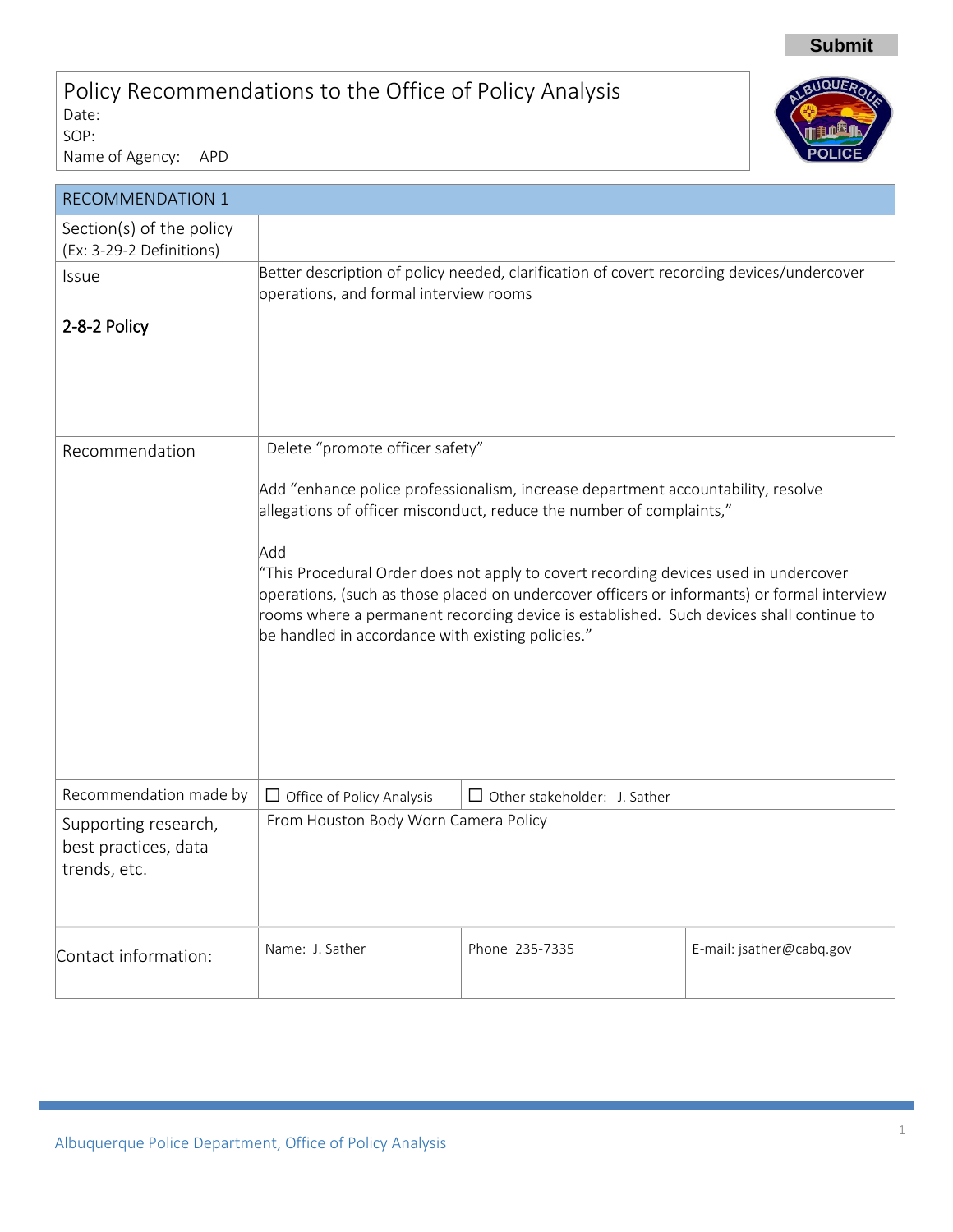| <b>RECOMMENDATION 2</b>                                      |                                                                                                                     |                                                                                                                                                                                                                                                                                                                                                                                                                                                                                                                                                       |                          |  |
|--------------------------------------------------------------|---------------------------------------------------------------------------------------------------------------------|-------------------------------------------------------------------------------------------------------------------------------------------------------------------------------------------------------------------------------------------------------------------------------------------------------------------------------------------------------------------------------------------------------------------------------------------------------------------------------------------------------------------------------------------------------|--------------------------|--|
| Section(s) of the policy<br>(Ex: 3-29-2 Definitions)         |                                                                                                                     |                                                                                                                                                                                                                                                                                                                                                                                                                                                                                                                                                       |                          |  |
| Issue                                                        | Specific verbiage needed for undercover operations, or investigations where there is no<br>contact with the public. |                                                                                                                                                                                                                                                                                                                                                                                                                                                                                                                                                       |                          |  |
| 2-8-5 Procedures                                             |                                                                                                                     |                                                                                                                                                                                                                                                                                                                                                                                                                                                                                                                                                       |                          |  |
| <b>Subsection B4</b>                                         | Crime scene/evidence collection need to be added                                                                    |                                                                                                                                                                                                                                                                                                                                                                                                                                                                                                                                                       |                          |  |
| Recommendation                                               | Add<br>For Subsection B 4<br>Add "crime scene/evidence collection"                                                  | "Certain undercover operations and/or investigations conducted by Detectives may be<br>exempt from wearing the OBRD if doing so would jeopardize the safety of the Detective, or<br>contact will not likely be made with the public during an investigation. These exemptions<br>will only be made after permission is granted from a Lieutenant or above. However, during<br>these investigations, if sworn personnel take enforcement action where a potential use of<br>force could occur, it will still be required to wear and utilize the OBRD" |                          |  |
| Recommendation made by                                       | $\Box$ Office of Policy Analysis                                                                                    | $\Box$ Other stakeholder: J. Sather                                                                                                                                                                                                                                                                                                                                                                                                                                                                                                                   |                          |  |
| Supporting research,<br>best practices, data<br>trends, etc. |                                                                                                                     |                                                                                                                                                                                                                                                                                                                                                                                                                                                                                                                                                       |                          |  |
| Contact information:                                         | Name: J. Sather                                                                                                     | Phone: 235-7335                                                                                                                                                                                                                                                                                                                                                                                                                                                                                                                                       | E-mail: jsather@cabq.gov |  |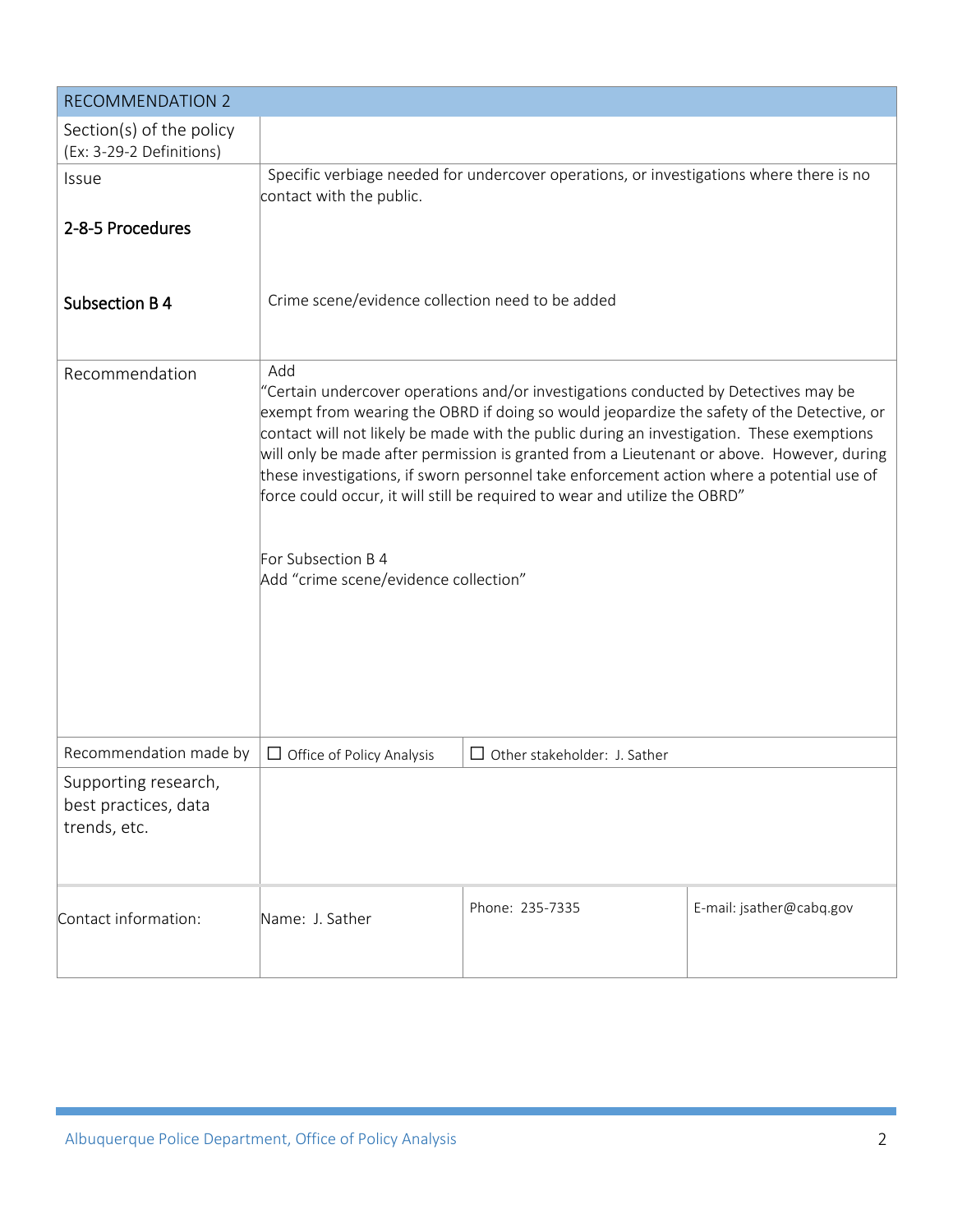### **Submit**

# Policy Recommendations to the Office of Policy Analysis Date: SOP: Name of Agency: APD



| <b>RECOMMENDATION 1</b>                                      |                                                                |                                                                                 |                          |  |  |
|--------------------------------------------------------------|----------------------------------------------------------------|---------------------------------------------------------------------------------|--------------------------|--|--|
| Section(s) of the policy<br>(Ex: 3-29-2 Definitions)         |                                                                |                                                                                 |                          |  |  |
| Issue                                                        | Need to also add lost, stolen or damaged equipment             |                                                                                 |                          |  |  |
| $2 - 8 - 5 F a i$                                            |                                                                |                                                                                 |                          |  |  |
| Recommendation                                               |                                                                |                                                                                 |                          |  |  |
|                                                              | Should read as<br>stolen, or damaged equipment to a supervisor | Department personnel shall report immediately any improperly functioning, lost, |                          |  |  |
| Recommendation made by                                       | $\Box$ Office of Policy Analysis                               | $\Box$ Other stakeholder: J. Sather                                             |                          |  |  |
| Supporting research,<br>best practices, data<br>trends, etc. |                                                                |                                                                                 |                          |  |  |
| Contact information:                                         | Name: J. Sather                                                | Phone 235-7335                                                                  | E-mail: jsather@cabq.gov |  |  |